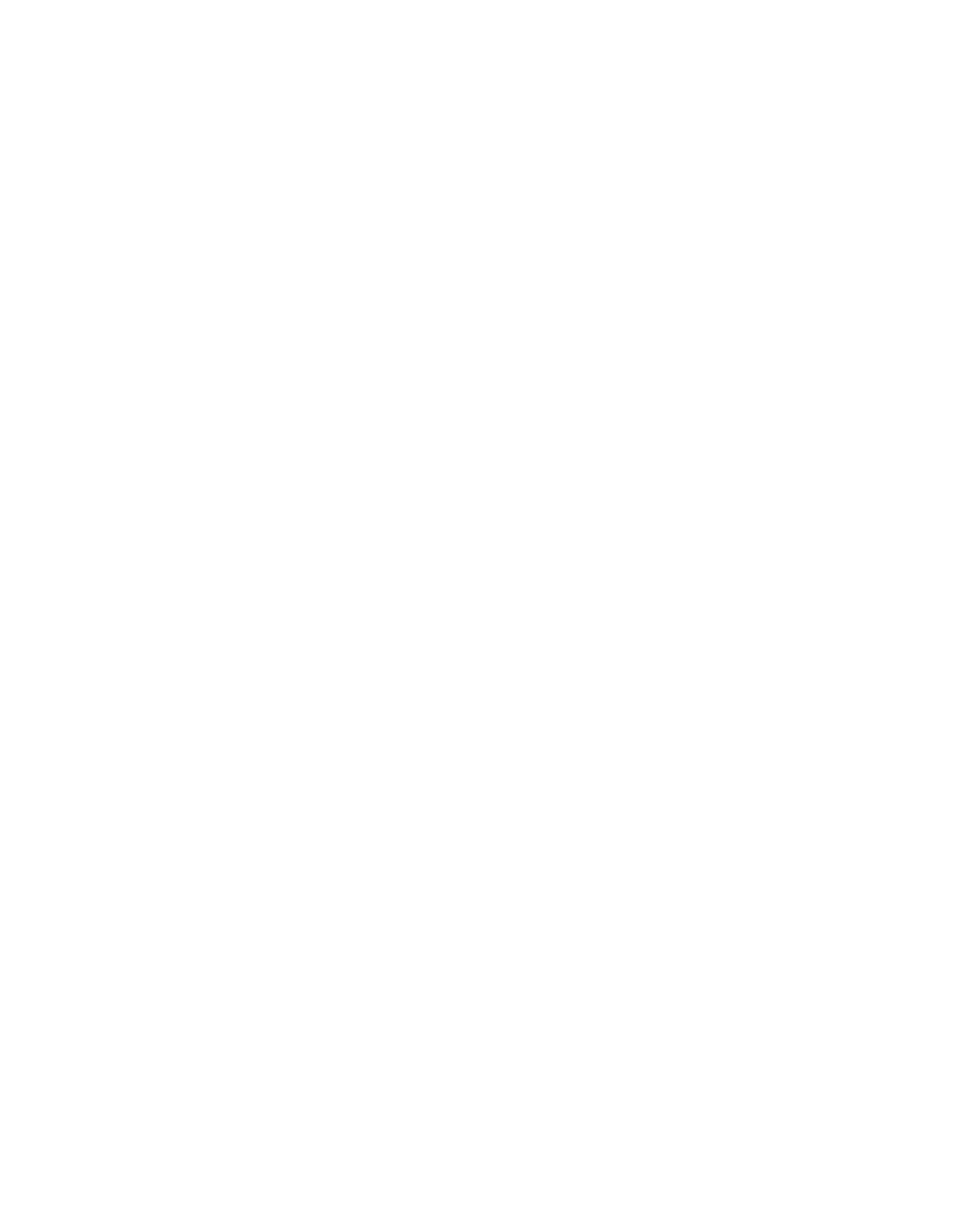# TABLE OF CONTENTS

- MESSAGE FROM THE REEVE 4
	- COUNTY VISION 4
	- COUNTY COUNCIL 5
- WEBSITE AND SOCIAL MEDIA 5
	- MSI PROJECTS 6
		- FINANCE 8
- AGRICULTURAL SERVICE BOARD 10
	- ASSESSMENT 13
- PLANNING AND DEVELOPMENT 16
	- ECONOMIC DEVELOPMENT 18
		- PROTECTIVE SERVICES 19
			- PUBLIC WORKS 20
				- RECREATION 28
- REGIONAL EMERGENCY SERVICES 33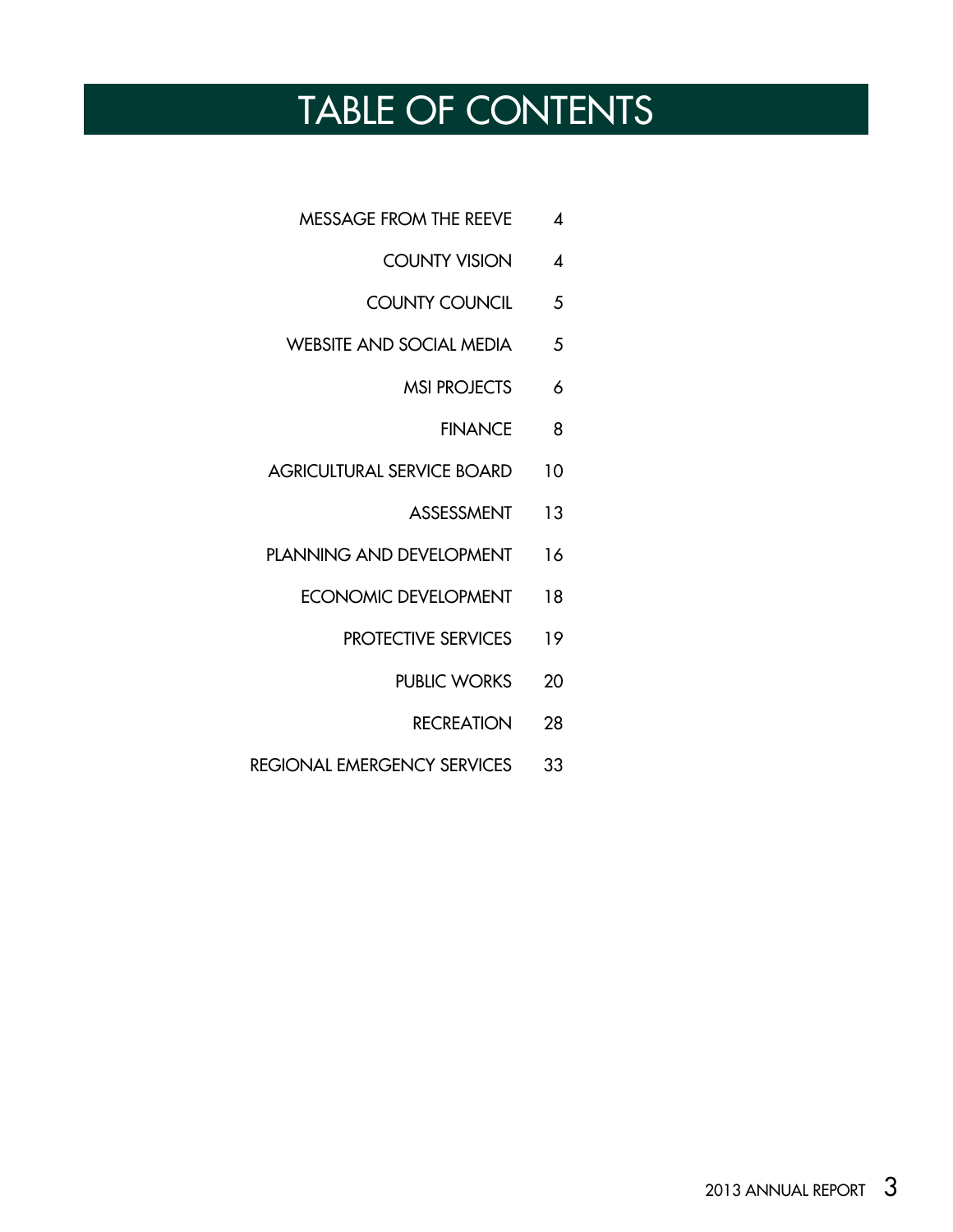# MESSAGE FROM THE REEVE GERALD KUEFLER

Flagstaff County Council is committed to our vision of a "Community of communities," working with our neighbours to provide a responsible level of service that is effective and efficient.

County Council continues to expend considerable time and resources on our largest program, which is Public Works. This last year, the Lougheed South Project was completed. This project corrected some major safety issues on an arterial road. We also continue to secure new gravel sources for the future, as the resource is depleting in our area and the rest of the province.

Another major project completed was the Rural Road Study. Council has worked on this project for better than a year. It was taken to the public at a meeting in Killam for feedback and approved on July 17, 2013. A decision on the type of road surface on the arterial roads will be made in the New Year when additional information requested by Council will be presented.

An issue that is impacting Public Works programs, today and into the future, is bridges. The Bridge Funding Program, which funded up to 90% of the cost of bridges, has been discontinued by the provincial government. This leaves Flagstaff County responsible for the total cost of repairs and replacement. This has caused County Council to close one bridge and to prioritize other projects, as we have a potential cost of \$21 million of bridges to be repaired or replaced in the future.

This year was an election year. We had four new councillors elected to County Council. I would like to welcome James Brodie, Gary Matthiessen, Jim Matthews, and Gunnar Albrecht to Council.

I would also like to thank outgoing councillors Charlotte Curtis, Henry Hays, Rick Bergseth, and Mike Kueber for their years of service to the residents of Flagstaff County. Also a big thank you to their families, who supported these councillors while fulfilling their duties as elected officials.

On behalf of County Council, I would like to thank the staff of Flagstaff County. Whether you work in the office or in the field, without you carrying out Council's programs, we as Council could not achieve our vision for Flagstaff County.

# COUNTY VISION

A safe, caring, and vibrant rural "Community of communities" committed to working with our neighbours to ensure the quality of life for all citizens.

As an innovative and progressive "Community" that balances economic prosperity and environmental stewardship, we deliver a responsible level of service that is both efficient and effective.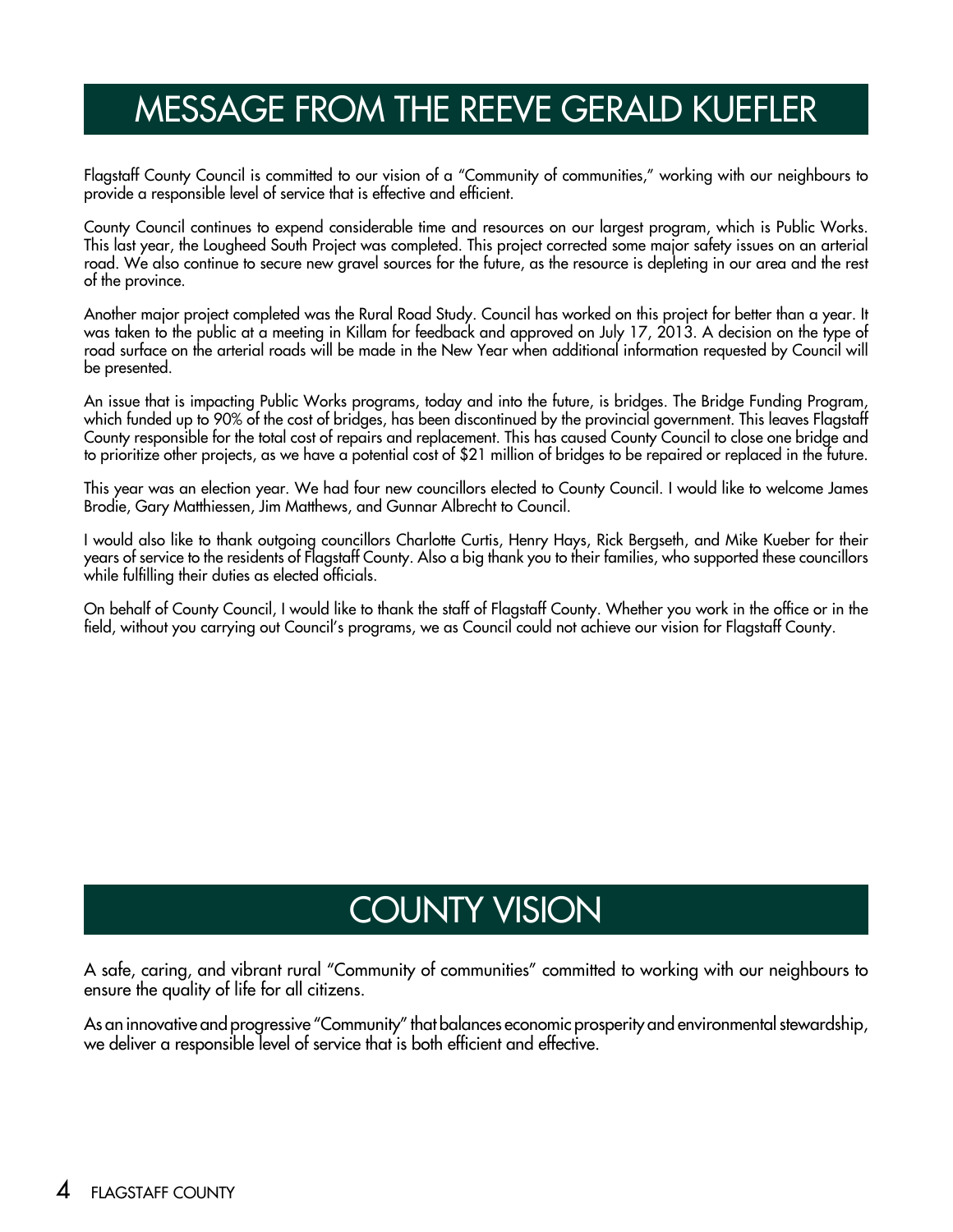# COUNTY COUNCIL

#### **REEVE GERALD KUEFLER - Division 2:**

I am currently starting my fourth term on Council. As I start this fourth term, I feel it is very important to realize as a "Community of communities" we need to be innovative to offer a high level of service. I look forward to working with all our communities and volunteers to deliver these effective and efficient programs and services.

# **Deputy Reeve GUNNAR ALBRECHT - Division 4:**

I have been married for 37 years. I have two children and three grandchildren. I am currently serving my fourth term on Council. I previously served on Council for three terms from 2001-2010. In my fourth term, I would like to focus on regional cooperation and collaboration, as well as pursuing Economic Development initiatives that can diversify the economy while attracting and retaining people to our region.

# **RICK MANNING - Division 1:**

I hope the next four years will bring us closer towards regional thinking and sharing of the resources that we struggle to keep active in our towns and villages for all our citizens, young and old, alike. Thank you for the previous 3 years. I am looking forward to serving on council for the next 4-year period.

# **JIM MATTHEWS - Division 3:**

I am currently serving my first term on Council. My goal is to provide fair and equitable service for all the ratepayers of Flagstaff County. Strong cooperation between rural and urban people in the region will be a key factor in the level of success achieved in the future.

### **GARY MATTHIESSEN - Division 5:**

I am currently serving my first term on Council. The need to provide responsible and affordable services to both rural and urban residents is essential in dealing with the declining population of our communities.

# **JAMES BRODIE - Division 6:**

I am honoured to represent the rate payers of Division 6 and Flagstaff County. I believe in a responsible Government and I agree with most decisions of past council. I also believe there are areas that need improvement. I look forward to working with my fellow councillors and the residents of Flagstaff County. In the next four years, it's my objective to make Flagstaff County a strong place for business and a great place to raise a family.

#### **WADE LINDSETH - Division 7:**

I am currently serving my second term on Council. The need to provide efficient, effective, and equitable municipal services to all residents of the Flagstaff Region is important to me, beginning primarily with ensuring there is an efficient, well-developed road network system.

# WEBSITE AND SOCIAL MEDIA

For information on what we are currently doing or have completed, visit our website at www.flagstaff.ab.ca.

To find us on Facebook or Twitter, search Flagstaff County. Make sure to "like" our page to receive information directly to your wall and follow us on Twitter to receive current information about what's happening in the County.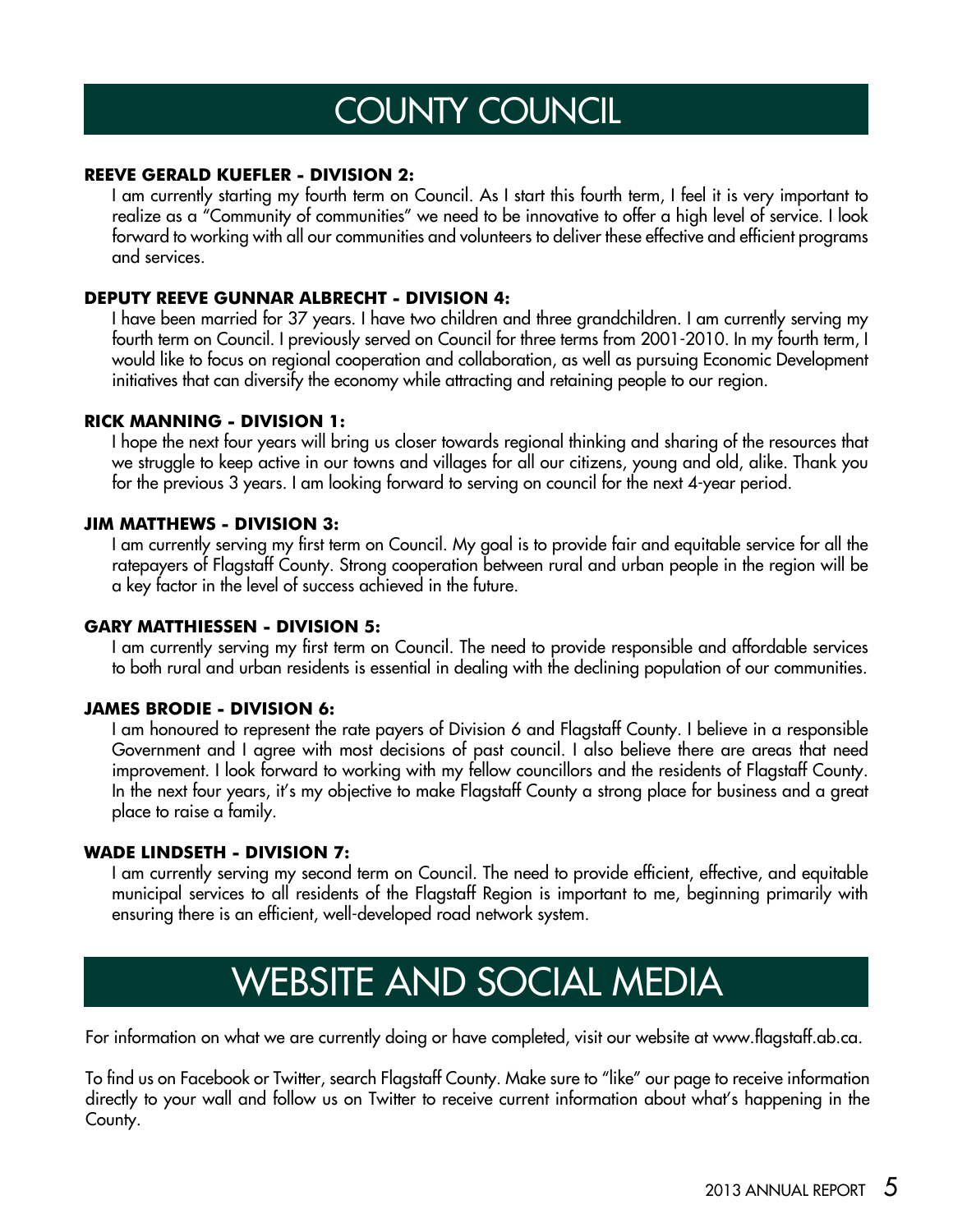# MSI PROJECTS

In 2007, the Province of Alberta committed to provide municipalities with sustainable funding to meet the challenges they face and enhance long-term sustainability. This Municipal Sustainability Initiative (MSI) funding is long term funding and will provide operational and capital funding to support our new initiatives.

The proposed MSI grant funding is a total of \$31,000,000 with approximately 75% allocated towards capital projects. In 2009, due to economic circumstances, the province reduced their MSI funding levels. Operational funding was reduced by 10% and capital funding was reduced by 40%. The province committed to providing the total MSI funding with the possibility of extending it over a period of more than ten years. Our past funding from MSI grants are as follows:

|      | <b>OPERATING</b> | <b>CAPITAL</b> |
|------|------------------|----------------|
| 2007 | \$116,312        | \$753,459      |
| 2008 | \$379,097        | \$1,098,345    |
| 2009 | \$368,951        | \$805,284      |
| 2010 | \$357,311        | \$1,893,310    |
| 2011 | \$337,622        | \$1,769,950    |
| 2012 | \$323,334        | \$1,747,847    |
| 2013 | \$317,780        | \$1,674,900    |
| 2014 | \$184,574        | \$1,753,151    |

#### **2013 AND 2014 MSI PROJECTS**

#### **Teen Leisure Club**

Phase 2 - Budget: \$184,629

Phase 1 (2010) – Research and collect data.

Phase 2 (2012-2014) – Create a Teen Leisure Club.

The goal of the teen leisure club is to allow youth to socially develop in a safe environment with structured programming to encourage appropriate teen behaviour. This provides ownership of the facility for teens where they can have a positive influence on their activities and contribute to the community; they can meet new people and create future relationships.

Phase 2 of this project is being implemented by Flagstaff Family and Community Services (FFCS), with funding from this program. Nights Alive opened on September 4, 2012. The club is located on the upper floor of the old County administration building in Sedgewick. Club hours are as follows:

| Tuesday:   | $3:30$ pm $-8:00$ pm   |
|------------|------------------------|
| Wednesday: | $3:30$ pm $-8:00$ pm   |
| Friday:    | $3:30$ pm $-12:00$ am  |
| Saturday:  | $3:30$ pm - $12:00$ am |

*Note: This was year 2 of funding. This is also a 2014 project.*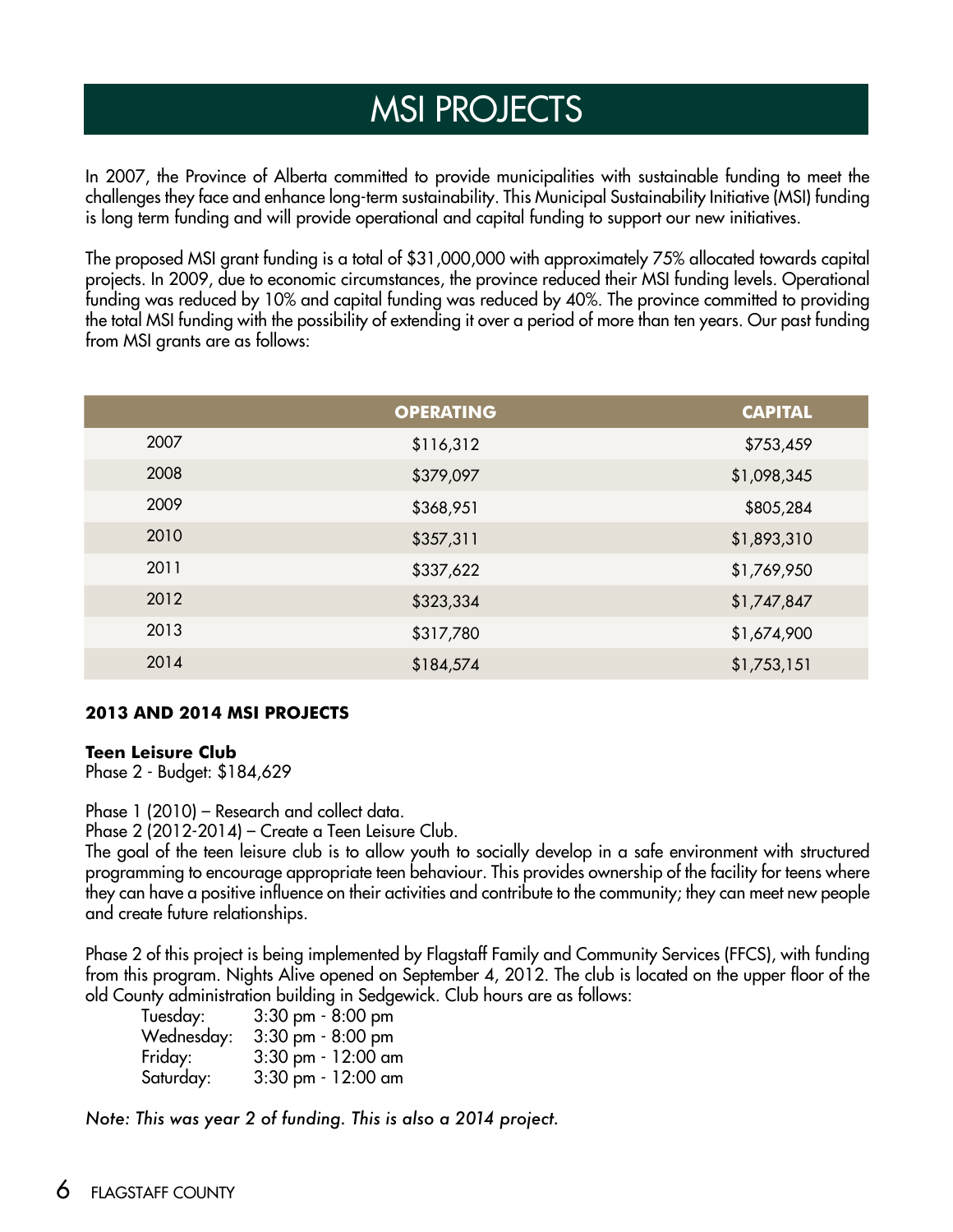#### **Support to Non-Profit Organizations**

Budget: \$75,000

Provide funding to three organizations that have significant impact towards our rural quality of life. Each organization is recognized as an important contribution to the Community. The organizations that received funding are:

- 1) Battle River Training Hub (\$20,000)
- 2) Parents for Fun in Flagstaff (\$25,000)
- 3) Flagstaff Community Adult Learning (\$30,000)

# **Air Photo Project**

Budget: \$65,000

Aerial imagery project in which orthophotos were taken. This project involved aerial image acquisition ground control and targeting, production of digital true colour orthorectified images, and 30 cm orthophoto production 1:20,000 or better. Current air photos can be accessed by the public on our website at www.flagstaff.ab.ca and clicking Web Map at the top.

#### **Physician Recruitment Initiative**

Budget: \$72,000

Continue to provide administrative and financial support to the Flagstaff Community Medical Recruitment and Retention Committee in order to actively participate in the retention and recruitment of medical professionals in the Flagstaff Region. The committee is committed to working together to ensure that adequate medical services are provided and the sustainability of our communities is maintained.

#### **Computer Software AutoCAD**

Budget: \$12,029

Purchase AutoCAD Civil 3D software which will allow Flagstaff County to draft and prepare blue prints of future road construction projects.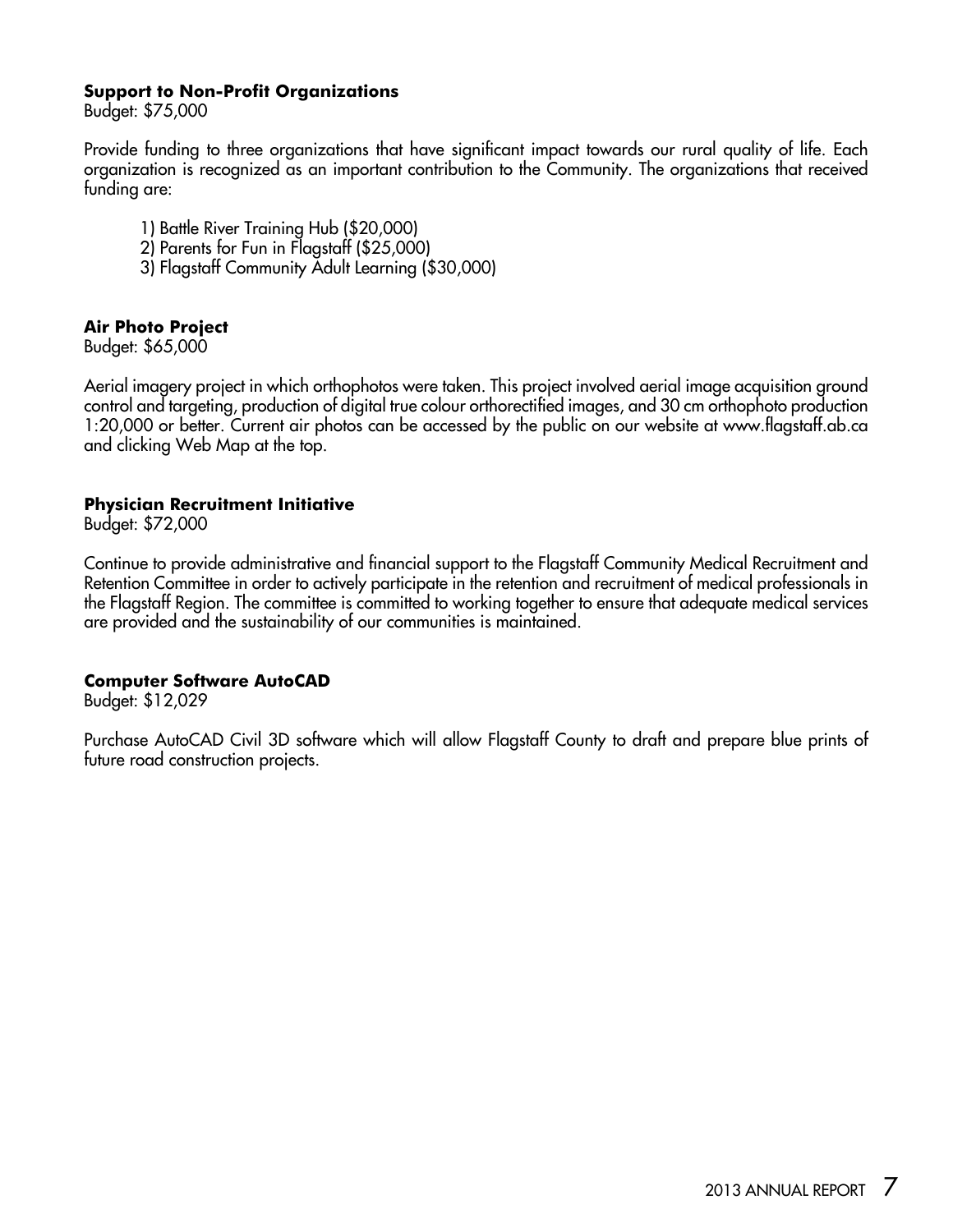# **FINANCE**

**Deb Brodie,** Finance Officer | dbrodie@flagstaff.ab.ca | 780-384-4109

The finance department prepares annual operating and capital budgets to reflect current programs and services, review monthly revenue and expenditure reports including budget variances to ensure the organization is accountable for efficient and effective utilization of resources. In addition, this department provides open and transparent accountability of the financial management of the organization by conducting monthly financial operating and capital reports, annual audited financial statements and Financial Information Return, inventory control and costing, and maintaining and reporting Tangible Capital Assets, in accordance with the Municipal Government Act (MGA).



# **SUMMARY OF OPERATIONS**

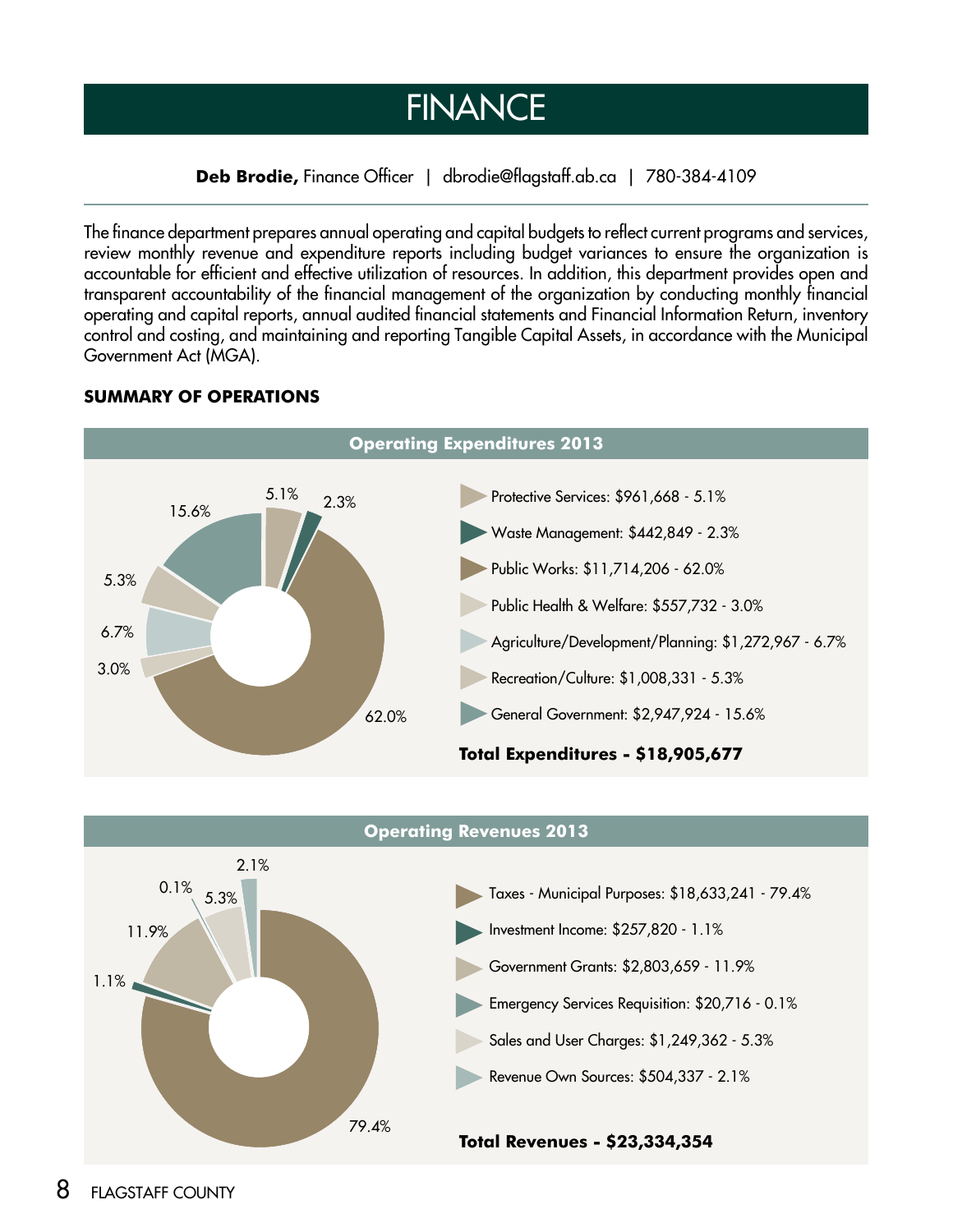| <b>EXCESS REVENUE OVER EXPENSES</b> | \$4,563,458 |
|-------------------------------------|-------------|
| Unrestricted Surplus                | \$1,576,986 |
| Reserves                            | \$1,725,608 |
| Equity in Tangible Capital Assets   | \$1,260,864 |

Flagstaff County has copies of the 2013 Financial Statement available for the public. Copies can be obtained by contacting the County office at Box 358, Sedgewick, AB. T0B 4C0 or calling 780-384-4100. You may also go to the Flagstaff County website at www.flagstaff.ab.ca and download or view a PDF version of the 2013 Financial Statement.

# **SALARY & BENEFITS DISCLOSURE**

Disclosure of salaries and benefits for elected municipal officials as required by provincial regulation is as follows:

| 2013                         |                          |               |                                                      | 2012         |                        |               |
|------------------------------|--------------------------|---------------|------------------------------------------------------|--------------|------------------------|---------------|
|                              | $#$ OF<br><b>PERSONS</b> | <b>SALARY</b> | <b>BENEFITS</b><br>$\mathbf{a}$<br><b>ALLOWANCES</b> | <b>TOTAL</b> | # OF<br><b>PERSONS</b> | <b>SALARY</b> |
| <b>Councillor Division 1</b> |                          | \$35,385      | \$3,836                                              | \$39,221     |                        | \$39,110      |
| <b>Councillor Division 2</b> |                          | \$38,924      | \$5,516                                              | \$44,440     |                        | \$40,362      |
| Councillor Division 3        |                          | \$35,385      | \$5,012                                              | \$40,397     |                        | \$42,616      |
| <b>Councillor Division 4</b> |                          | \$35,385      | \$5,012                                              | \$40,397     | 1                      | \$39,699      |
| <b>Councillor Division 5</b> |                          | \$35,385      | \$5,012                                              | \$40,397     | 1                      | \$39,699      |
| Councillor Division 6        |                          | \$35,385      | \$5,319                                              | \$40,704     | 1                      | \$39,699      |
| <b>Councillor Division 7</b> |                          | \$35,385      | \$5,012                                              | \$40,397     |                        | \$39,699      |

Salary includes gross honoraria and any other direct cash remuneration.

Benefits and allowances figures for the councillors include the employer's share of Canada pension and the additional taxable benefit cost of group life insurance paid for by the County as well as the County portion of the RRSP contribution.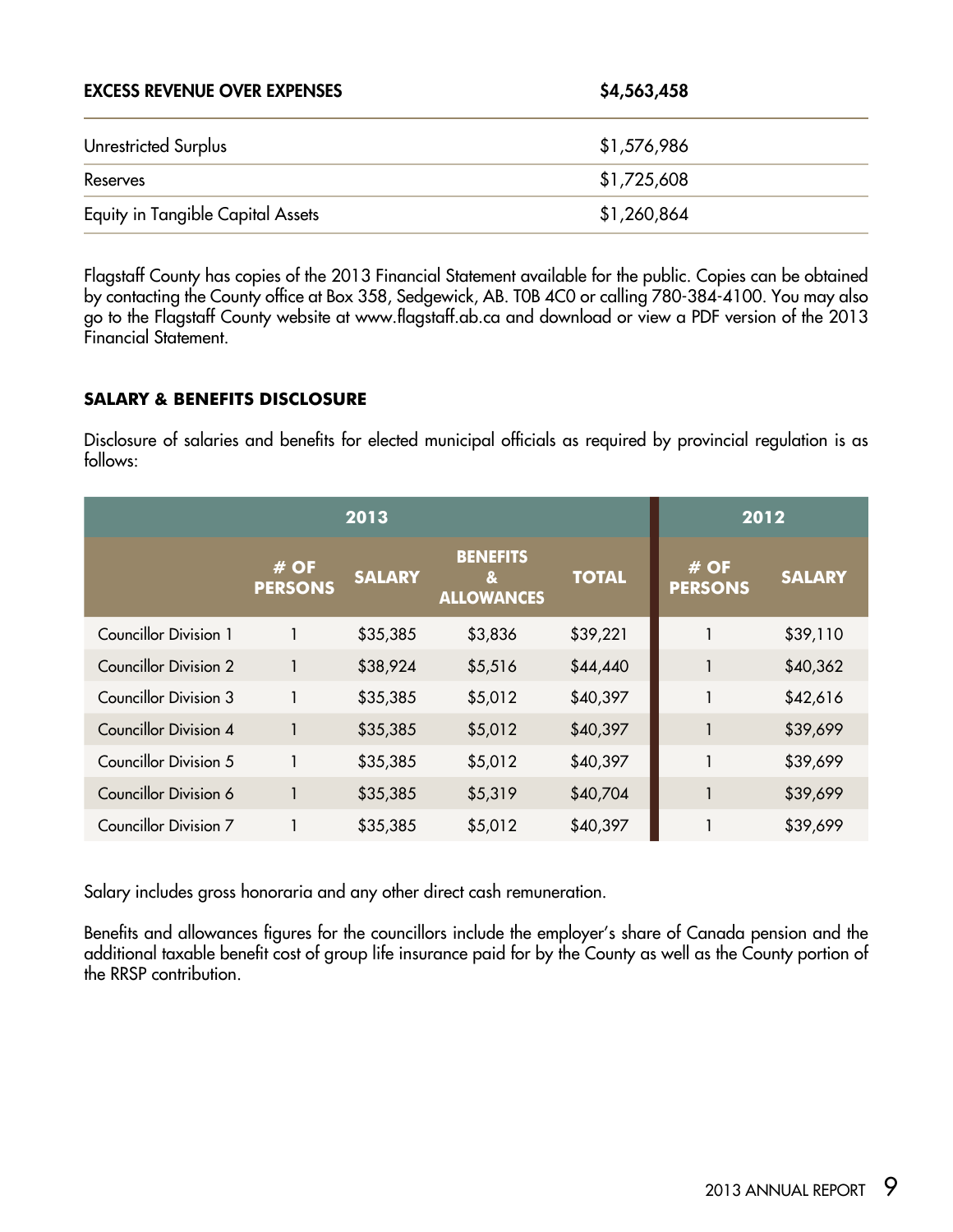# AGRICULTURAL SERVICE BOARD

**Andre Bonneau,** Agricultural Fieldman | abonneau@flagstaff.ab.ca | 780-384-4138 **Kelsey Fenton,** Assistant Agricultural Fieldman | kfenton@flagstaff.ab.ca | 780-384-4129 **Cory Stuber,** Agricultural Foreman | cstuber@flagstaff.ab.ca | 780-384-4131 **Sarah Zimmer,** Administrative Assistant | szimmer@flagstaff.ab.ca | 780-384-4118

Flagstaff County's Agricultural Service Board responsibilities focus on weed control, pest management, soil conservation, and water quality. The Agricultural Service Board partners with provincial and private agricultural and environmental organizations to deliver programs and services beneficial to our residents.

# **AgriculturAL Service Board**

Flagstaff County's Agricultural Service Board (ASB) includes all County Councillors and the following appointed members:

Howard Shield David Hihn Steve Saruga Jason Forster

Flagstaff County would like to extend a sincere thank you to Derek Price for his commitment and time serving two terms on the ASB and welcome Jason Forster as the new member to the board.

# **Roadside Brush and Weed Spraying**

The roadside weed spraying program was expanded to accommodate a two-year rotation with half of the county right-of-ways treated with herbicide. Crews leave a 500-foot buffer on each side of farmyards. Brush control will continue on a three-year rotation.

#### **No Spray Agreements**

No Spray Agreements are available for landowners and tenants who do not want herbicide application on roadsides adjacent to their property and are willing to take responsibility for weed and brush control.

- The Agreements must be signed prior to June 1st.
- The Agreements are in effect for five seasons.
- • "No Spray Zone" signs will be provided by the County and must be posted where they can be viewed from the road.
- Landowners and tenants must assume responsibility of weed and brush control along roadsides according to municipal standards.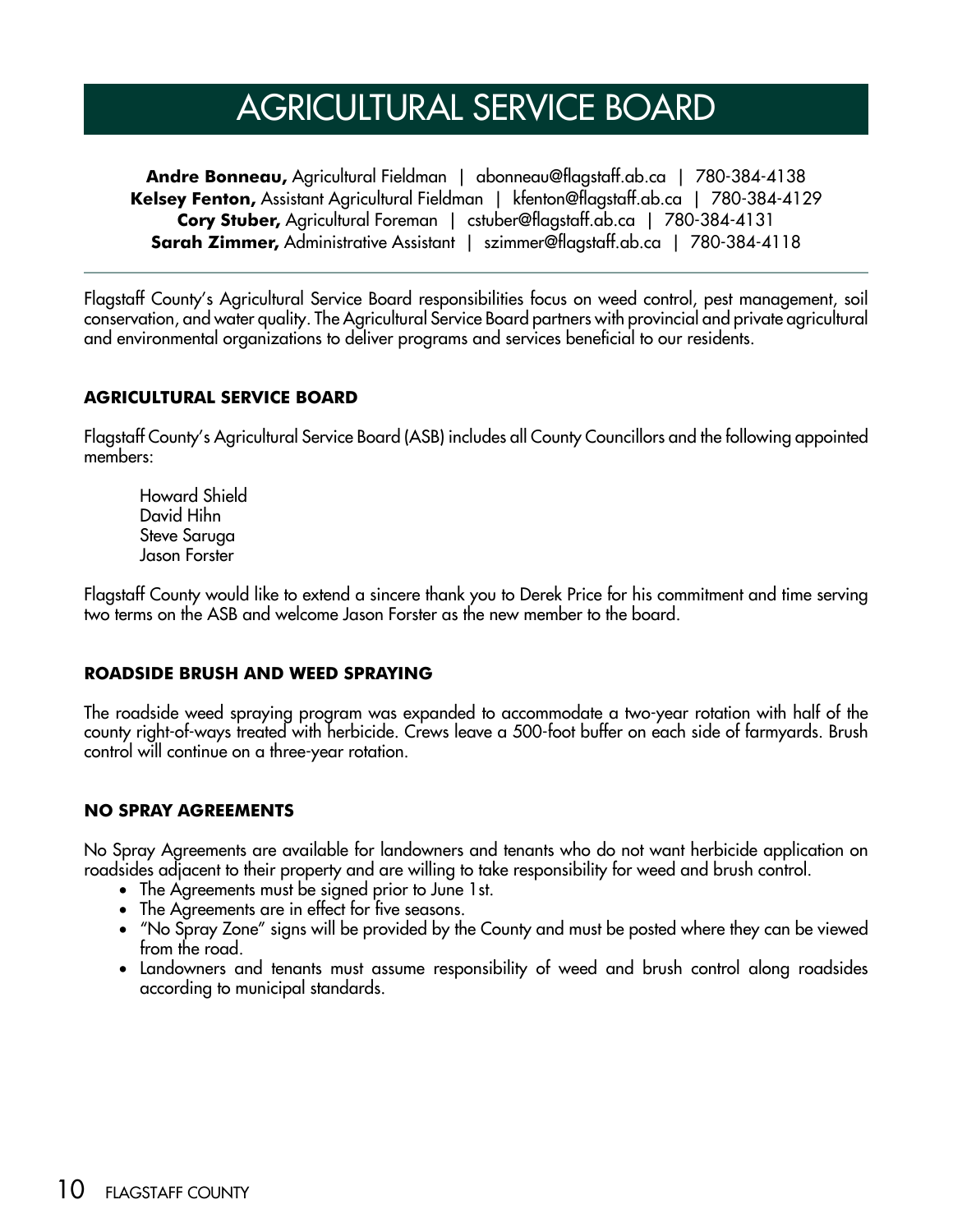# **ROADSIDE MOWING & ROADSIDE HAYING**

Flagstaff County mows all municipal right-of-ways twice a year. Landowners who want to hay municipal rightof-ways must:

- • Complete a Roadside Haying Permit prior to May 15th.
- • Each agreement is only effective for 1 year.
- Permitted landowners must complete their haying by July 15th of each year.
- Bales must be removed from municipal right-of-ways within 7 days of baling.

# **CUSTOM WEED CONTROL**

Flagstaff County Agricultural Service Board offers custom herbicide application services on private land to control small patches of persistent perennial weeds (i.e. toadflax, common tansy, leafy spurge). Flagstaff County provides up to two hours of labour for the control of white cockle and scentless chamomile on private land at no cost. This is ideal for fence lines and headlands which are prime targets for infestations.

#### **SHELTERBELT ESTABLISHMENT PROGRAM**

The Shelterbelt Establishment Program is still available to all rural landowners. This program is offered to help promote, establish, and maintain healthy shelterbelts.

The Prairie Shelterbelt program through Agriculture and Agri-Food Canada ended in 2013. Flagstaff County has developed its own shelterbelt program for 2014. Flagstaff County will order trees from Alberta Nurseries on behalf of the landowner, with the ASB subsidizing 50% of the cost of the trees. Shelterbelt establishments of 1/3 of a mile long are eligible for planting and initial watering at no cost.

#### **Grazing Leafy Spurge**

The Grazing Leafy Spurge project was conducted along the banks of the Battle River near Hardisty where about 100 goats were introduced along the property to help control leafy spurge. The project was successful and will continue in 2014.

#### **Clubroot Disease of Canola**

Clubroot is a growing concern for Flagstaff County landowners. Clubroot is a serious soil-borne disease of canola and has been declared a pest under the Alberta Agricultural Pest Act. In 2013, there were seven positive samples identified within the County, which totals 23 confirmed cases since 2007.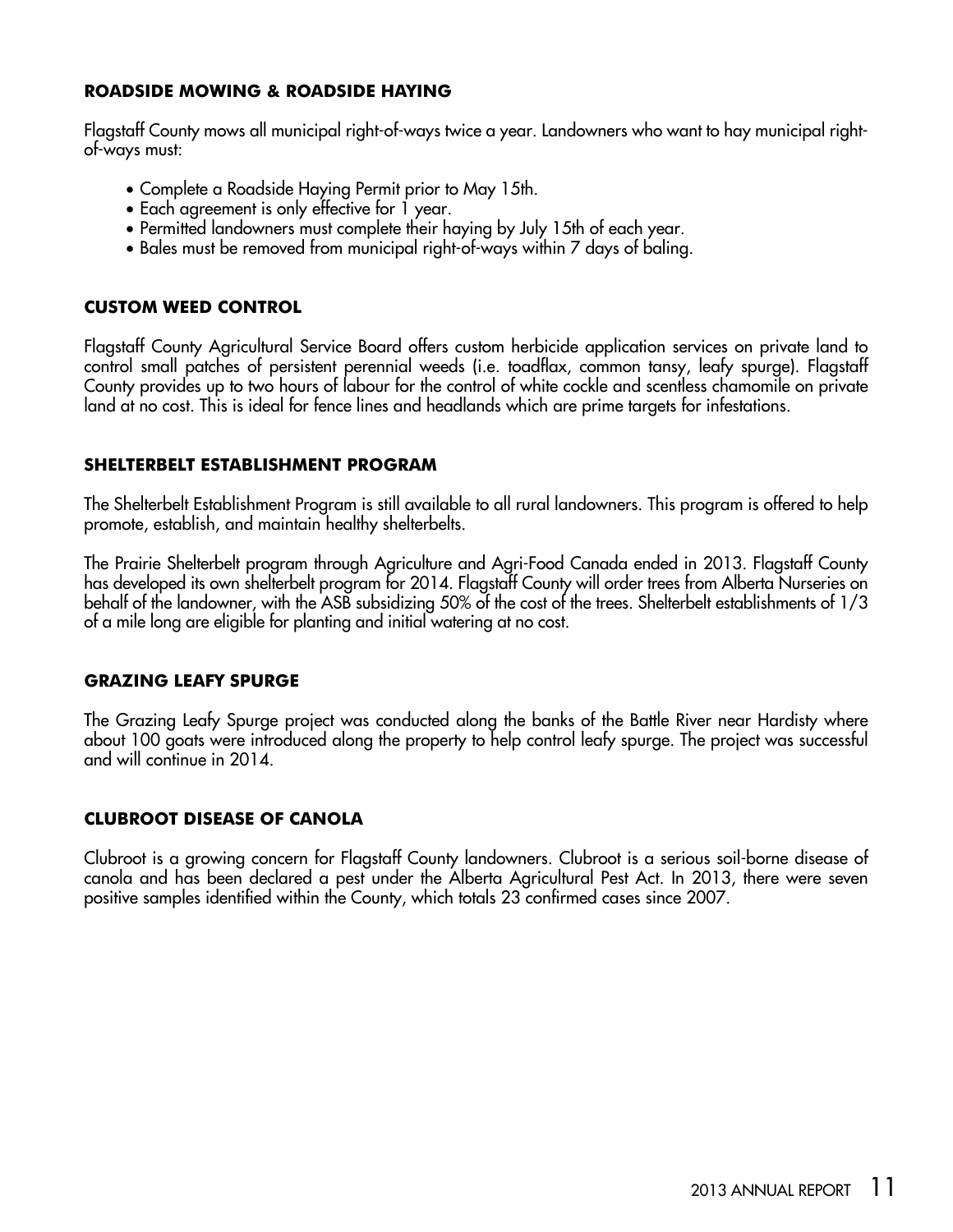### **Flagstaff County Campgrounds**

The Agricultural Service Board manages three campgrounds in Flagstaff County; Fish Lake, Diplomat Trout Pond, and Daysland.

### **Fish Lake Campground**

Fish Lake Campground is located 5 kilometres west of the Town of Hardisty. This campground offers spacious power sites near the beach, a gazebo, a playground, and an outdoor kitchen. There is centralized potable water available and the lake is stocked with perch.

# **Diplomat Trout Pond**

Situated southwest of the Village of Forestburg, the Diplomat Trout Pond has 5 non-serviced sites, a gazebo, two fishing docks, and a walking trail. It has good access to the Diplomat Mine Interpretive Site across the highway. There is no power or potable water.

The pond is stocked with trout and is a great place to take the kids fishing.

# **Daysland Campground**

Daysland Campground will be re-opening in 2014. The site is about 1 km south of the intersection of Highway 13 and Highway 855 on the east side of the Town of Daysland. The grounds will be able to host a dozen campers. There is no power or potable water.

# **Tank Loading Facilities**

Flagstaff County ASB, through the National Water Supply Expansion Program, has established six tank loading facilities within the municipality. The water at these facilities is not treated and is therefore nonpotable. The water is suitable for crop spraying and irrigation purposes.

The following four facilities operate year-round and will ensure that rural residents have a reliable and adequate supply of water to utilize for agricultural purposes.

1) NE 11-44-11-W4M (Lougheed) 2) SE 27-41-16-W4M (Forestburg) 3) SW 10-45-16-W4M (Daysland) 4) SE 2-43-13-W4M (Killam)

The following two facilities operate on a seasonal basis from April 15th to September 30th.

1) NE 8-41-12-W4M (North East of Alliance) 2) SW 27-41-10-W4M (South of Hardisty)

For more information about the ASB department and programs available, please go to www.flagstaff.ab.ca

#### **Looking Forward to 2014...**

- Leafy Spurge Weed Management Program
- Grazing School for Women
- Lougheed Symposium and Fair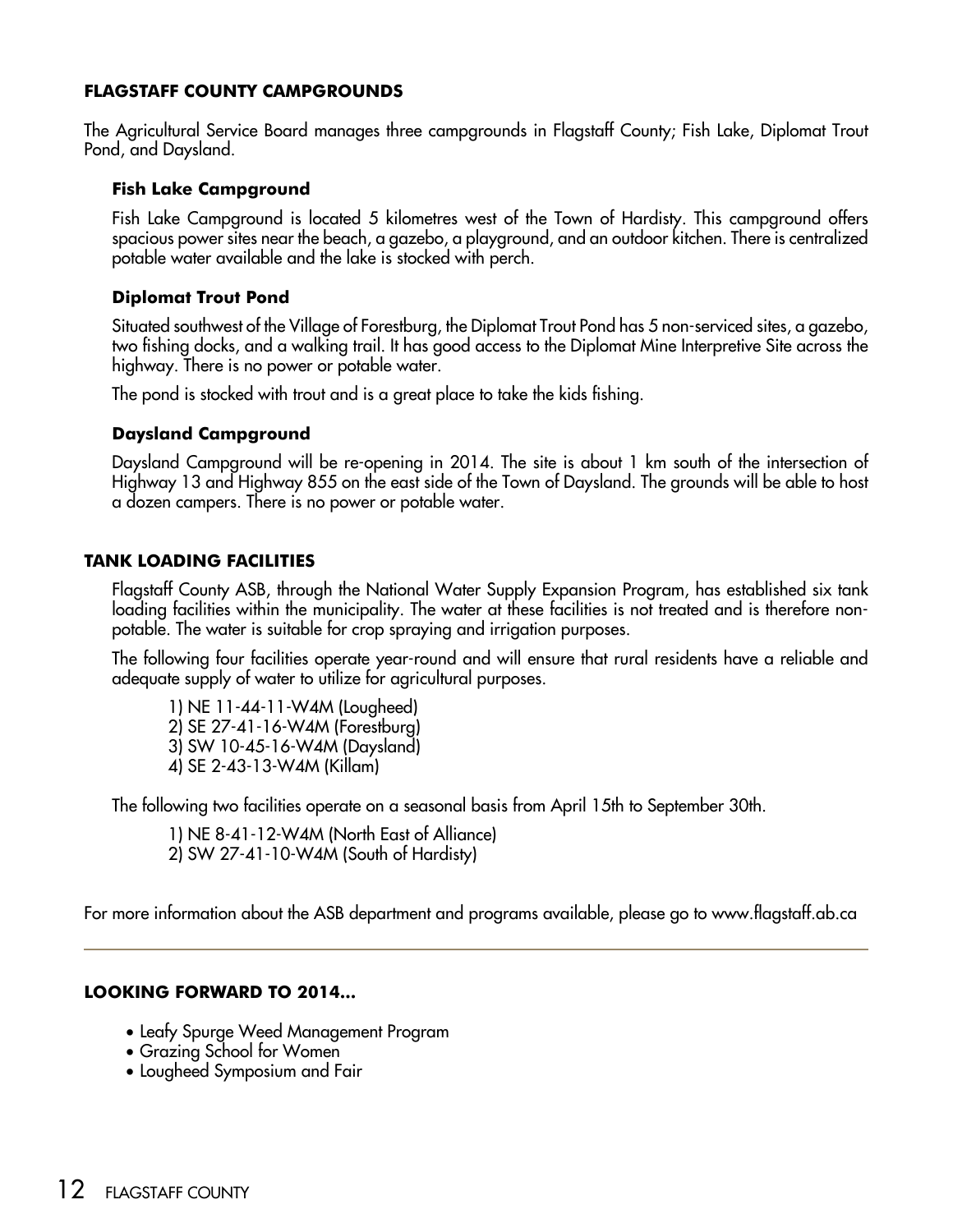# ASSESSMENT

The Assessment Department establishes and maintains property valuations (assessments) for all property within Flagstaff County for the purposes of distributing annual property taxes. We provide annual valuations for approximately 8,500 County properties and 450 additional properties for contracted services to the Villages of Galahad and Strome.

#### **Understanding Your Property Assessment**

Property assessment is the process of assigning a dollar value to a property for taxation purposes. In Alberta, property is taxed based on the ad valorem principle. Ad valorem means "according to value." This means that the amount of tax paid is based on the value of the property. Assessed values are based upon regulated assessment and market value assessment. Regulated assessment applies to four types of properties; farmland, linear, machinery and equipment, and railway. Market value is used to determine all other properties such as residential and non-residential.

#### **Market Value**

The market value based standard is used to determine the assessed values for the majority of properties in Alberta. Market value is the price a property might be expected to sell for if sold by a willing seller to a willing buyer after appropriate time and exposure in an open market.

### **Key Characteristics of Market Value are:**

- It is the most probable price, not the highest, lowest, or average price.
- It is expressed in terms of a dollar value.
- It assumes a transaction between unrelated parties in the open market.
- It assumes a willing buyer and a willing seller, with no advantage being taken by either party.
- It recognizes the present use and potential use of the property.

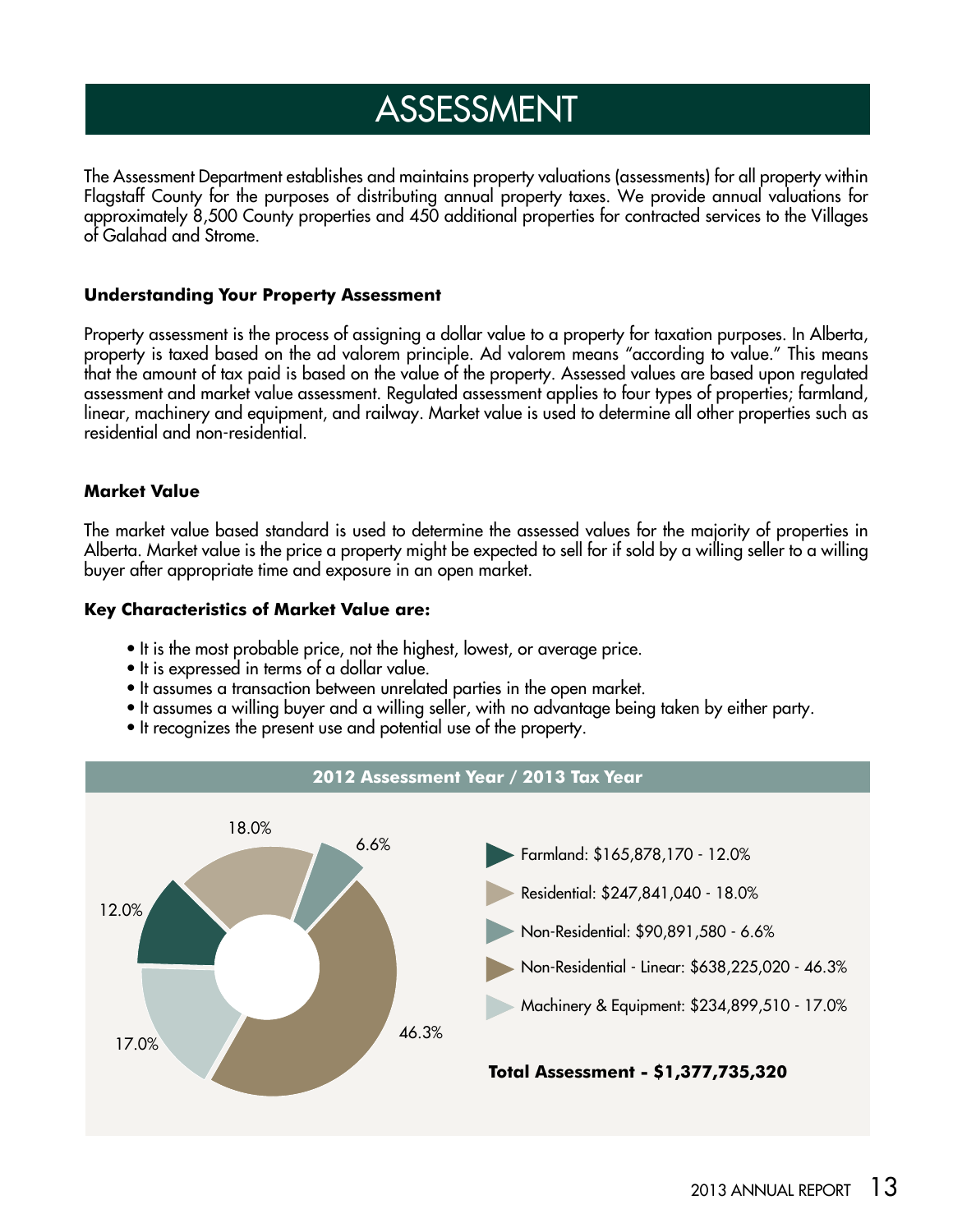# **Regulated Assessment**

Some types of properties are difficult to assess using a market value based assessment standard because:

- They seldom trade in the marketplace. When they do trade, the sale price usually includes nonassessable items that are difficult to separate from the sale price.
- They cross municipalities and municipal boundaries.
- They are of unique nature.

18.0% "regulated property." Rates and procedures are determined by what a type of property is used for, its activity, Municipal Affairs prescribes rates and procedures to assess these types of properties, which are referred to as or its production capability.

There are four types of regulated property:

- 1. Farmland
	- 2. Linear property
	- 3. Machinery and equipment
	- 4. Railway property

#### $48.3<sup>2</sup>$  17.0% 17.0% 17.0% 17.0% 17.0% 17.0% 17.0% 17.0% 17.0% 17.0% 17.0% 17.0% 17.0% 17.0% 17.0% 17.0% 17.0% 17.0% 17.0% 17.0% 17.0% 17.0% 17.0% 17.0% 17.0% 17.0% 17.0% 17.0% 17.0% 17.0% 17.0% 17.0% 17.0% 17.0% 17. **Farmland**

Farmland is assessed on the basis of its productive value; that is, the ability of the land to produce income from the growing of crops and/or the raising of livestock. The productive value of farmland is determined using a process that sets a value for the best soils, and then makes adjustments for less-than optimum conditions such as stones, the presence of sloughs, or topography.

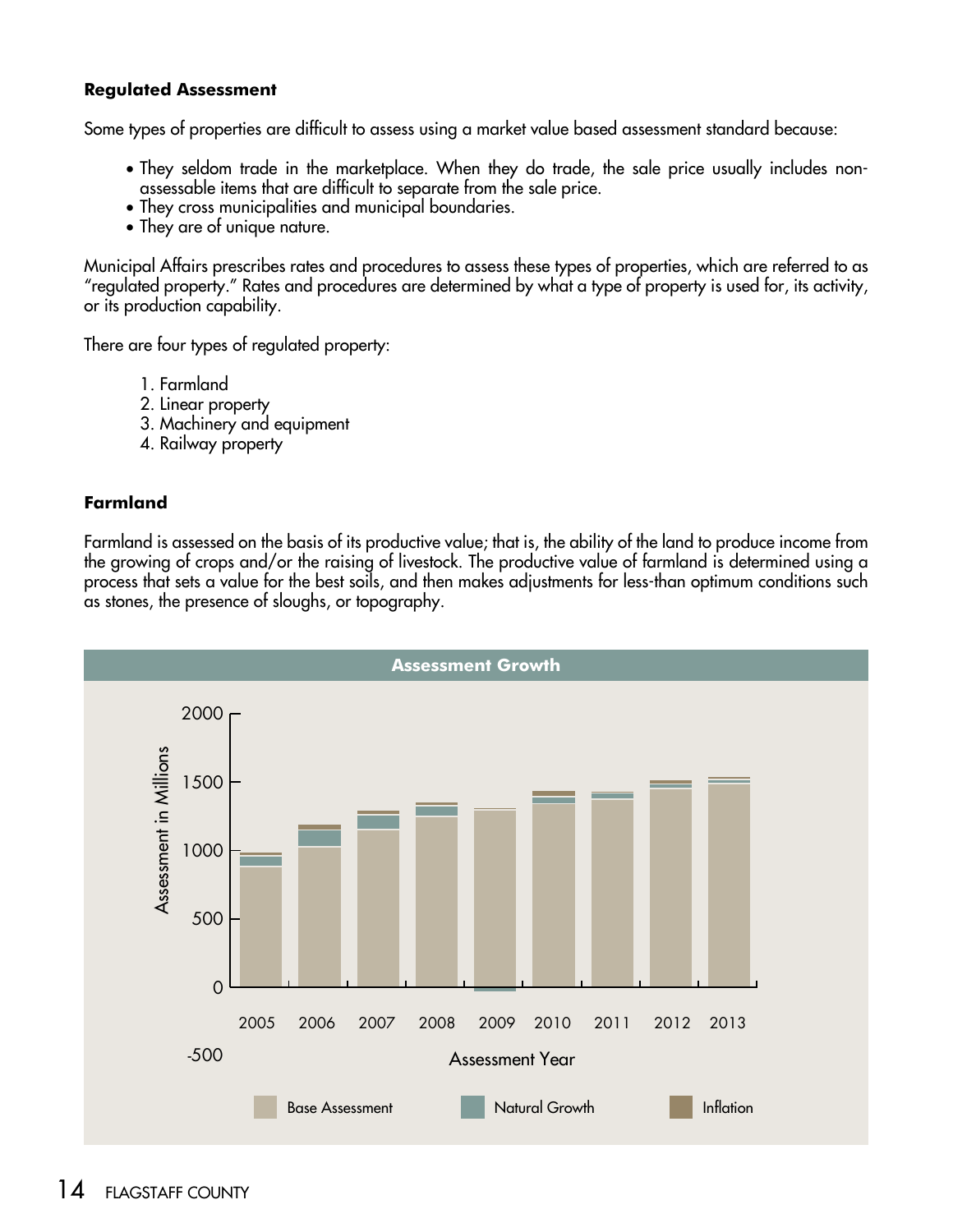#### **Looking Forward to 2014...**

Flagstaff County continues to contract the assessment services to Accurate Assessment Group. Accurate Assessment Group Ltd. was incorporated April 16, 1997 in the province of Alberta. Since that time, they have developed a track record of performance with municipalities across the province.

Accurate Assessment Group employs highly knowledgeable and experienced staff. Using Geographic Information Systems, they have pioneered the way assessments are being analyzed, which allows them to provide a more efficient and effective assessment that is of the highest quality.

For more information on our Assessment Complaint and Appeal System, please visit our website at www.flagstaff.ab.ca.

If you have any questions regarding Assessment, please contact Sean Cosens at:

Accurate Assessment Group Ltd. 780-464-4655 171 Pembina Road Sherwood Park, Alberta T8H 2W8 www.aag-gis.com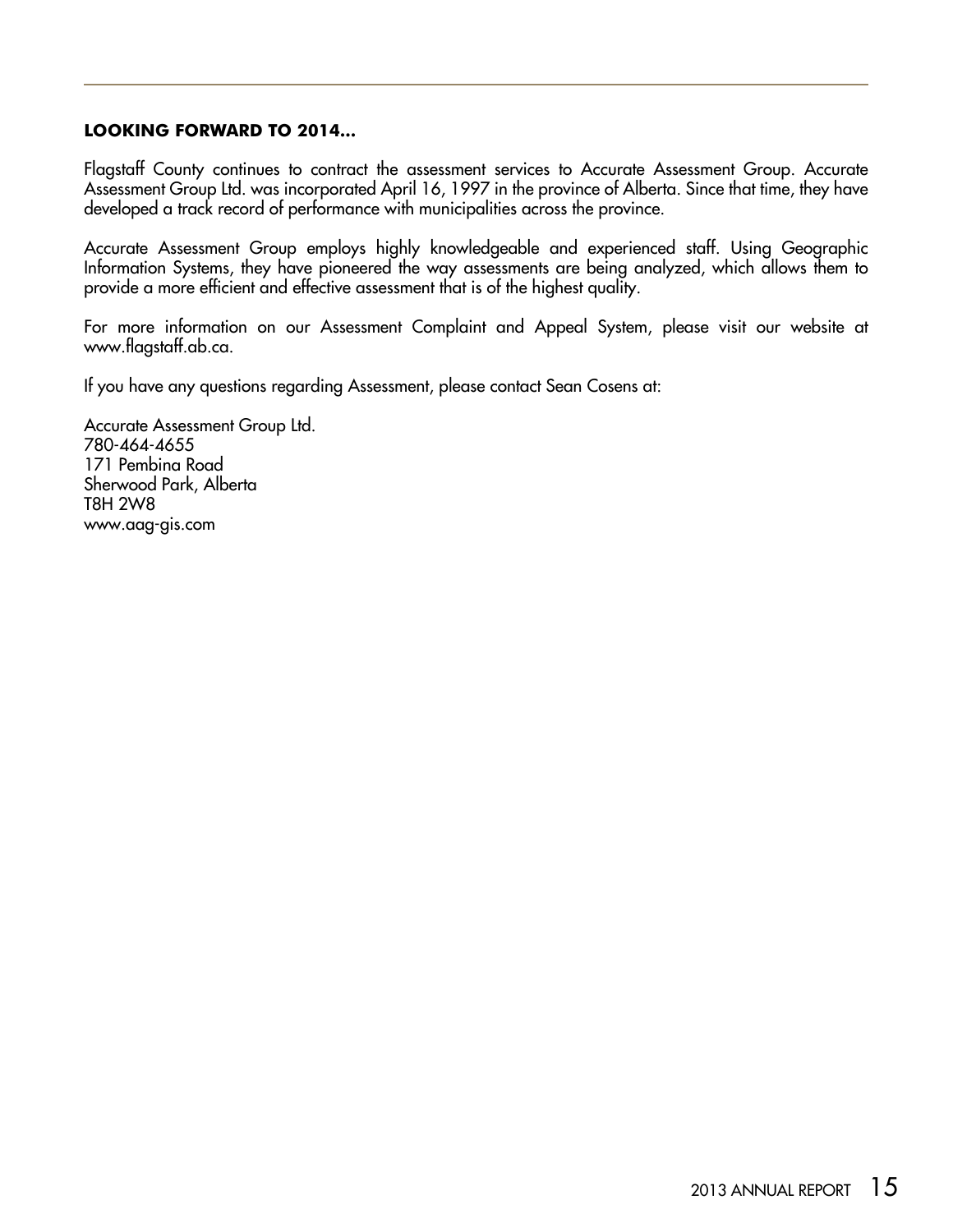# PLANNING AND DEVELOPMENT

# **Rosemary Hoyland,** Development Officer | rhoyland@flagstaff.ab.ca | 780-384-4102

Planning and management of land use and development creates an attractive and vibrant municipality which enhances the quality of life of its residents. This is achieved through the goals and regulations set out in Flagstaff County's Land Use Bylaw, Municipal Development Plan, and Inter-municipal Development Plans. Following these plans results in less conflicting developments, addresses safety and environmental concerns, and creates productive land management.

The number of developments increased from 43 to 52 over last year for a value of \$11,878,200.00, down from \$207,776,400.00, primarily due to the TransCanada Keystone Pipeline development that was initiated in 2012.

# **Developments:**

The County would like to remind all residents that no development shall be undertaken within the municipality unless an application for it has been approved and a development permit has been issued, other than those designated in Section 3.4 of Flagstaff County's Land Use Bylaw which can be accessed on our website.

Development Permits are required to ensure that:

- 1. Setbacks from the road and property lines adhere to regulations.
	- • All buildings, improvements, and dugouts must be set back a minimum of 50 metres (164 feet) from the centre of a County road. Setback distances are required to ensure safety from roadway traffic, minimize dust and noise, ensure sightlines to the roadway are clear, and to provide sufficient distance for possible road development in the future.
	- Side and rear yard setbacks vary for structures, shelterbelts, and dugouts.

2. The land is properly zoned for the building use (i.e. residential, industrial, and commercial).

- • To provide areas of land for uses that will not conflict with one another (e.g. Industrial development does not conflict with agriculture or residential land users).
- To encourage appropriate industrial development in environmentally suitable locations and to a high environmental standard.

|                          | Commercial/<br><b>Industrial</b> | Communication<br><b>Towers</b> | Non-<br>Residential | <b>Residential</b> |
|--------------------------|----------------------------------|--------------------------------|---------------------|--------------------|
| Number of Permits Issued |                                  | $\Delta$                       |                     |                    |
| Value of Permits Issued  | \$2,345,000.00                   | \$638,000.00                   | \$2,347,000.00      | \$6,702,700.00     |

# **Developments in 2013**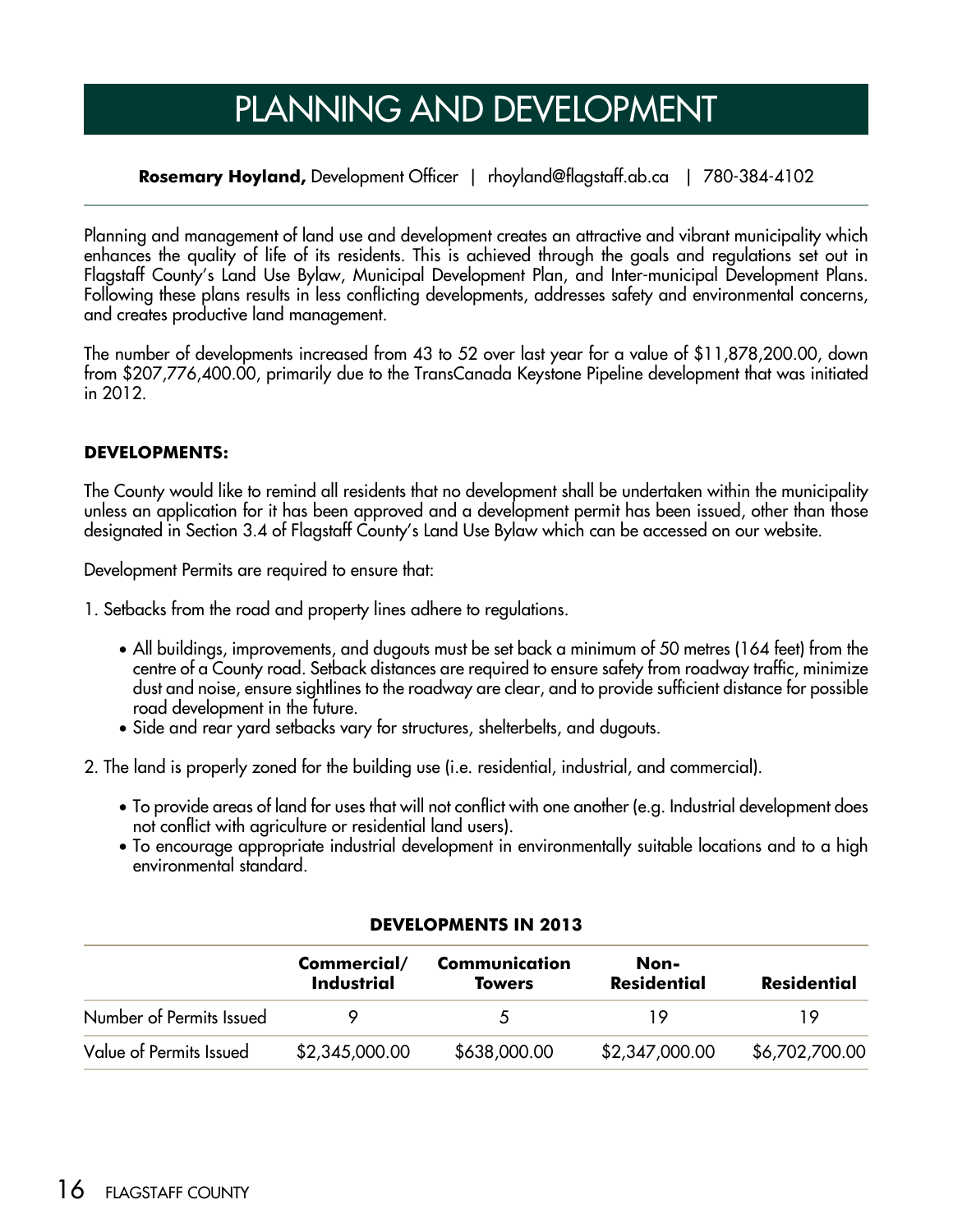# **Building, Electrical, Plumbing, Private Sewage, and Gas Permits:**

The Safety Codes Act requires that all contractors and homeowners in Alberta obtain permits prior to commencing work on buildings, including mobile homes. These permits are required to ensure construction meets the Provincial Building Code, the Canadian Electrical Code, the Alberta Gas Code, or the Alberta Plumbing Code. With these permits, the work will be inspected by a Safety Codes Officer to ensure compliance which can protect the property owner in the case of an insurance claim.

The County has contracted an accredited agency, Superior Safety Codes Inc., to issue permits and perform inspections.

*Applications for Building, Electrical, Plumbing, Private Sewage, and Gas Permits may be obtained at the Flagstaff County Office or from Superior Safety Codes Inc. by calling 1-866-999-4777 or on their website at www.superiorsafetycodes.com*

#### **Subdivision of Land:**

Our goal is to protect and enhance the valuable agricultural land resource and the long term future of agriculture by protecting the land base and providing an environment that will benefit the agricultural community and economy. This is achieved by subdivision regulations set out in the County's Land Use Bylaw and Municipal Development Plan, which protects agricultural land from unnecessary fragmentation.

The size of subdivision parcel varies with each Land Use District. For example, the *Agricultural District* is the most common subdivision and the size varies from 1 to 15 acres. Other Land Use Districts available are *Agricultural Small Holdings, Highway Commercial, Multi-lot Country Residential, Industrial, and Rural Industrial*.

*Uses and regulations regarding the districts noted above can be found in the Land Use Bylaw.*

County staff are pleased to provide advice relative to provincial and municipal regulations that may apply and also assist in the process of obtaining approvals that may be required when building or changing the use of your property.

There were 17 subdivision applications received in 2013; equal to applications received in 2012.

*NOTE: Flagstaff County's Land Use Bylaw, Municipal Development Plan, Inter-municipal Development Plans, and related subdivision and development forms are available at the Flagstaff County Office or on our website at www.flagstaff.ab.ca.*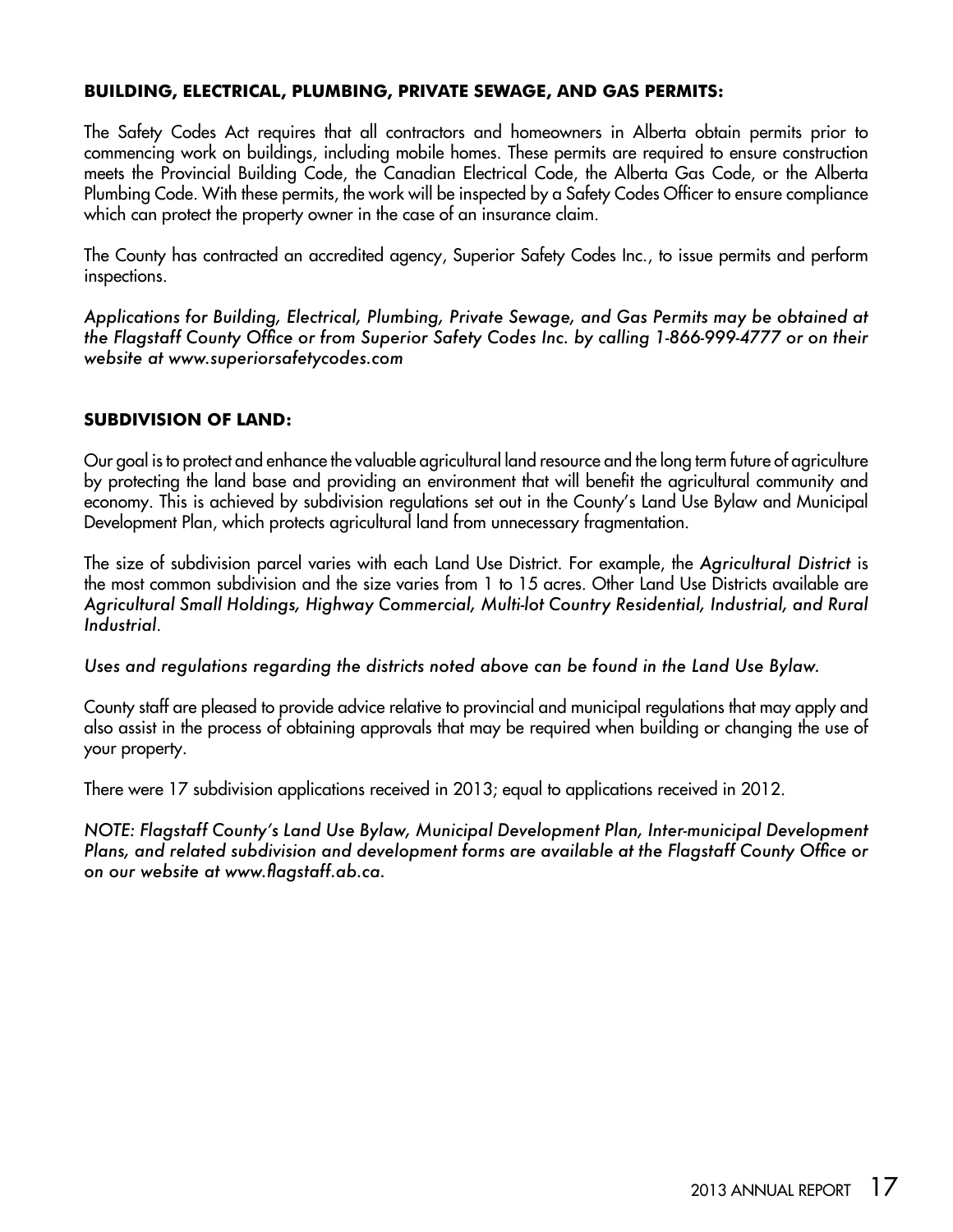# ECONOMIC DEVELOPMENT

**Jennifer Fossen**, Economic Development Officer | jfossen@flagstaff.ab.ca | 780-384-4121 **Bernadette Logozar**, Economic Development Coordinator | blogozar@flagstaff.ab.ca | 780-384-4152 **Steven LaFantaisie**, Economic Development Assistant | slafantaisie@flagstaff.ab.ca | 780-384-4150

The Economic Development Department's focus is on joint regional economic development initiatives, marketing, promotions, business retention, and investments that strengthen the Flagstaff Region through initiating and facilitating rural economic development strategies.

# **ACCA Program**

Flagstaff County sponsored eight youth to attend the Alberta Community Cooperative Youth Leadership program. The program is located at the Goldeye Centre near Nordegg, AB. This leadership program provides an opportunity for youth to develop their leadership skills and learn to develop their community while creating lasting friendships. The youth sponsored in 2013 were:

Madison Jackson: Forestburg | Emma Herle: Galahad | Carter Cannady: Forestburg | Dylan Grove: Lougheed Colton Cannady: Forestburg | Janessa Walker: Killam | Rayna Welsh: Forestburg | Cayden Cannady: Forestburg

#### **Business Profiles**

The Business Profile program launched in early 2013. The business profiles provided an opportunity to highlight and showcase businesses within the region. The profiles include information about the business, the history, the staff, and the owners.

#### **Small Business Awards**

The Small Business Awards were held in the Town of Killam with Todd Hirsch, Senior Economist with ATB Financial. He provided valuable insight into trends and challenges in finance and the economy.

#### **The 2013 award recipients**

*Community Spirit:* Wild Rose Co-op Association *Service Group of the Year:* Forestburg Communities in Bloom *Outstanding Youth:* Curtis Miller and Logan Grove *Small Business of the Year:* Lougheed Hotel, "Haus Falkenstein" *BRAED Succeeding Small Business:* The Community Press

# **Looking forward to 2014...**

- Economic Development Workshop for cooperating as a region
- • Expansion of the department, adding an Economic Development Coordinator and Administrative **Assistant**
- Attendance at the Global Petroleum Show in partnership with BRAED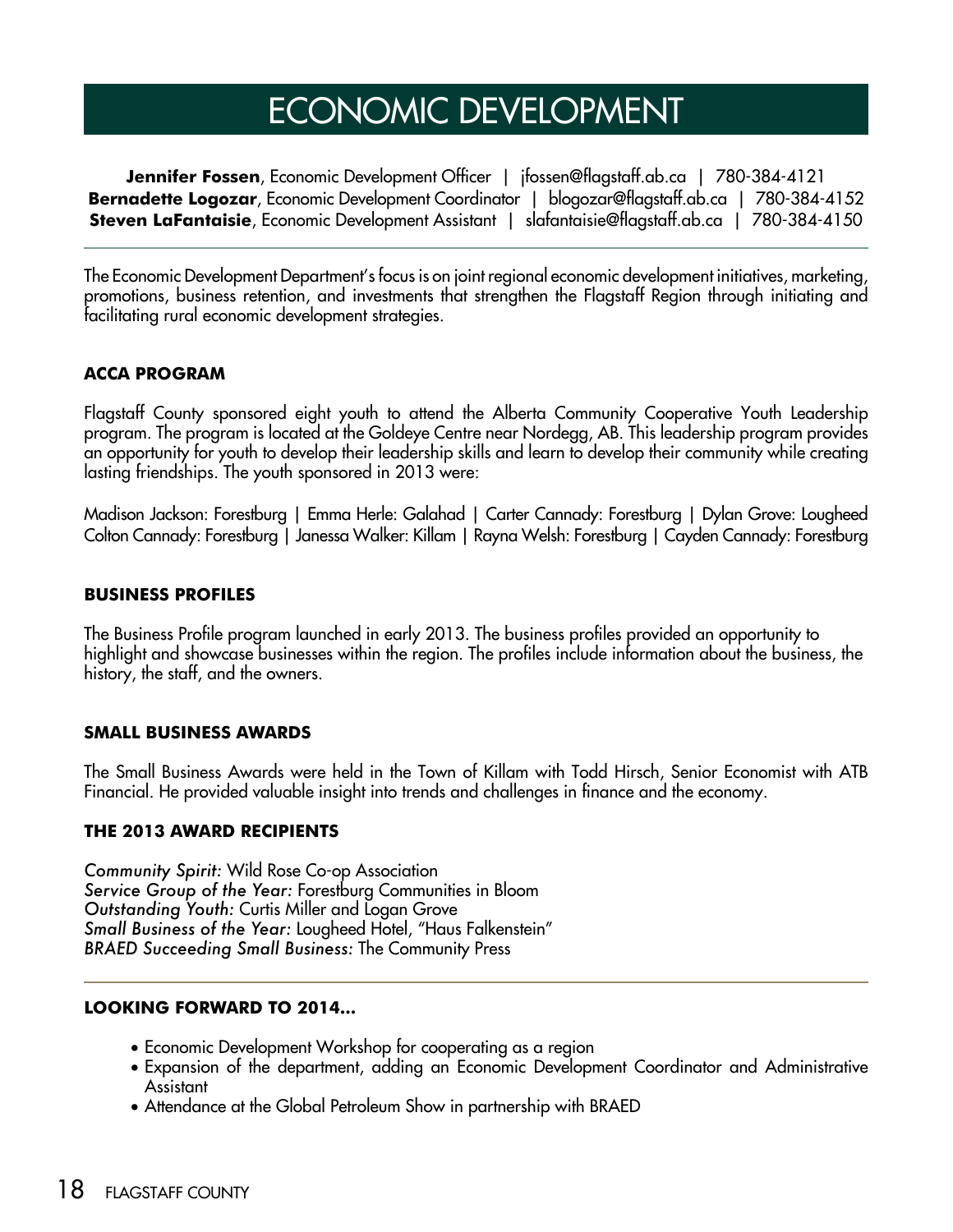# PROTECTIVE SERVICES

**Jim Wells,** Peace Officer | 780-384-4100 **Skyler Zelinski,** Peace Officer | 780-384-4100

Flagstaff County Peace Officers provide services and education in the area of Traffic Safety, Infrastructure Protection, and Emergency Response. Flagstaff County is authorized by the Solicitor General of Alberta to employ two Community Peace Officers who have the authority to enforce legislation and regulations relating to:

- The Traffic Safety Act
- The Provincial Offences Procedure Act
- The Highways Development and Protection Act
- The Gaming and Liquor Act
- The Environmental Protection and Enhancement Act
- The Dangerous Dogs Act
- The Animal Protection Act
- The Stray Animals Act
- The Petty Trespass Act
- The Trespass to Premises Act
- The Tobacco Reduction Act
- The Prevention of Youth Tobacco Use Act

The Peace Officers work in partnership with various Federal and Provincial agencies to patrol and enforce legislation and regulations.

Community Peace Officers enforce weights and measures to ensure that road users operating in Flagstaff County are working within legal allowances, therefore protecting the infrastructure from damage and increasing safety on our roadways.

Peace Officers are trained in Emergency Management and Incident Command Systems. The Peace Officers are also trained as first responders for collisions and emergencies that may occur within the County. They are frontline responders when an incident occurs within the County; therefore each vehicle is equipped with an AED and First Aid equipment.

Flagstaff County Peace Officers are contracted to provide enforcement services for the majority of the urban municipalities within the County.

Peace Officer Tips, as well as additional information on Flagstaff County Peace Officers, can be viewed on our website www.flagstaff.ab.ca.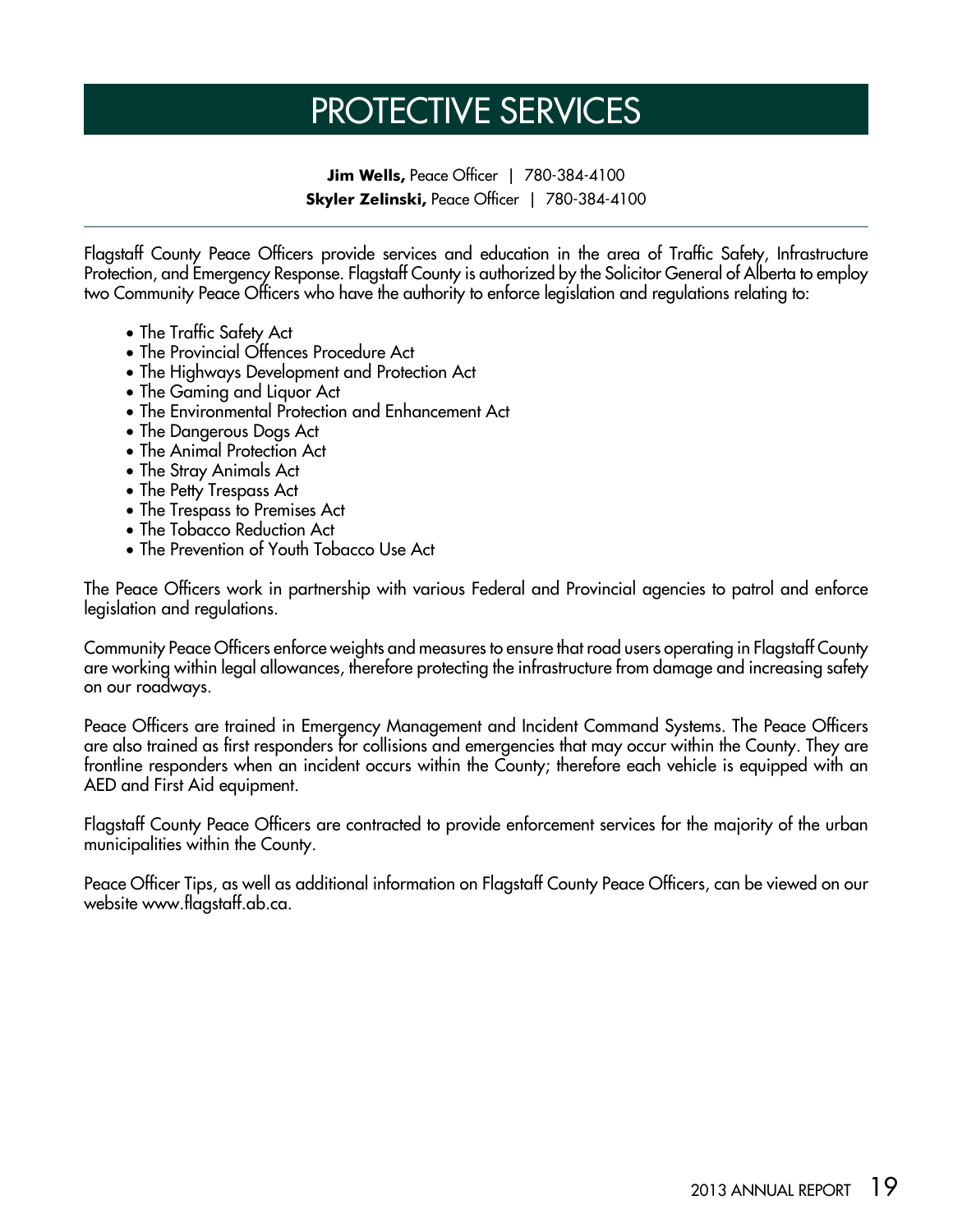# PUBLIC WORKS

**Darrell Szott**, Public Works Superintendent | dszott@flagstaff.ab.ca | 780-384-4107 **Kraig Radtke**, Public Works Assistant Superintendent | kradtke@flagstaff.ab.ca | 780-384-4139

# **ROAD CONSTRUCTION**

A budget of \$2,500,000 per year is allocated for the Road Construction Program. This budget includes contracted services, engineering, gravel, culverts, soil sampling, power line relocates, crop damage, land acquisitions, fencing, erosion control, environmental requirements, and rock picking. Evaluation criteria, such as safety concerns, level of road maintenance, average annual daily traffic, sight lines, grade width, sideslopes/backslopes, drainage, and type of traffic, are used to determine which roads will be constructed and prioritized for reconstruction. Starting in 2013, engineering services are completed by our Public Works Assistant Superintendent. Construction projects are tendered and completed by contracted services. Howitt Construction Ltd. was awarded the tendered project to construct 5.5 miles of local roadway at a total program cost of \$3,483,362. This project was completed at the following location:

- • **Project C-A-2013** Located South of Lougheed on Rge Rd 114, south of Hwy #13 for 5.5 miles
	- NNE 08-43-11-W4M from 0.5 mile north of Twp Rd 424 to Twp Rd 432 for approximately 5.0 miles; and
	- ESE 09-42-11-W4M approximately 1,200-metre section from ESE 09-42-11-W4M proceeding south

#### **BRIDGES**

In 2013, the Province of Alberta eliminated the Government Approved Programs (GAP) funding for 2013, 2014, and 2015. GAP funding was provided for replacement and major repairs of bridge structures and culverts exceeding 1,000 mm in diameter.

The funding of these bridge projects will now be the responsibility of the County. With consideration to the financial implications of no GAP funding, a 3-Year Bridge Plan was established and approved.

The following Bridge Projects were completed in 2013:

- **BF# 01811** Located southwest of Hardisty on Rge Rd 113
	- Replacement of two (2) 1,200 mm culverts with one (1) 2,400 mm culvert *Total cost = \$125,695.52 (GAP Funding - \$94,467.64)*
- BF# 83170 Located South of Lougheed on Rge Rd 114
	- Installation of a Cattle Pass *Total cost = \$89,272.06 (No GAP Funding)*

Bridge File # 1696 (Range Road 102 northwest of Hardisty) was tentatively scheduled for replacement in 2013 for a total approximate cost of \$1,050,000. Due to no funding being available for this bridge structure, it was re-evaluated and was recommended and approved for permanent closure and removal of the bridge structure.

BF# 1696 is permanently closed and removal of the bridge structure will be done in 2014.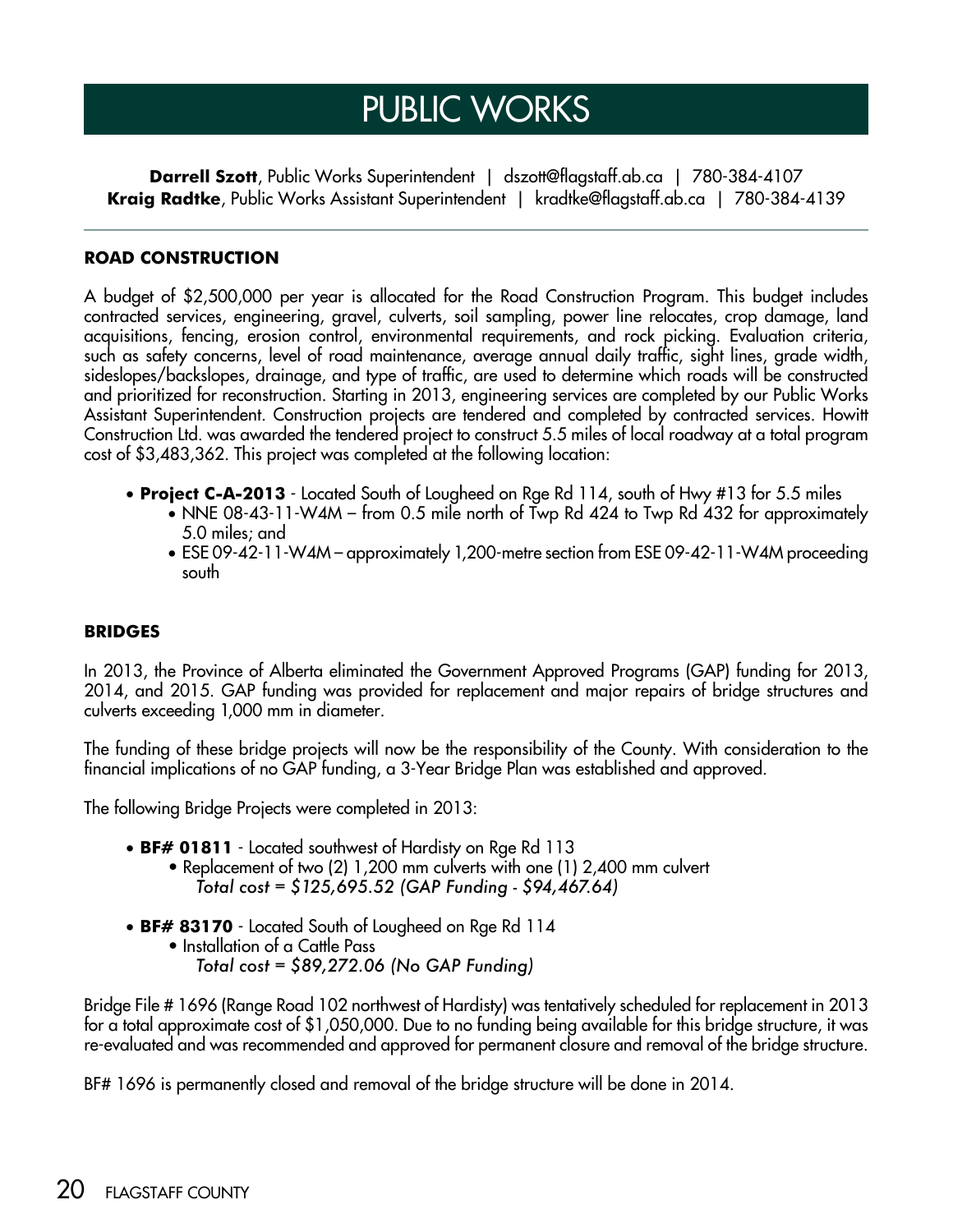#### **ROAD RECOVERY PROJECTS**

The Road Recovery Program is described as a process to rehabilitate a road structure, restore drainage, and dispose of any rocks and regrowth of trees and shrubs. The program is carried out by County crews and it includes the following maintenance procedures:

- **Road Recovery:** Is utilized on roads that are in excess of 10 metres wide. The program extends the life of the road and reduces maintenance costs. This program may include drainage improvements, culvert replacement, re-shaping backslopes and sideslopes, re-compacting the sub-grade, re-establishing the road surface crown, and the disposal of any rocks or shrubs.
- **Sub-Grade Preparation:** Is required on roads that the sub-grade has lost its compaction. This maintenance procedure includes re-compacting the sub-grade and re-establishing the crown on the road surface.
- In-House Shoulder Pulling: Is utilized on roads that are 9 metres wide and less. This maintenance procedure eliminates the curbs on the edge of the shoulder and re-establishes the crown on the road surface.

#### **The following projects were completed in 2013:**

#### **Road Recovery:**

- **ENE 20-42-15** Rge Rd 154, Twp Rd 424, south for 2.0 miles
- **NNW 33-45-14** Twp Rd 460 Rge Rd 144, east for 4.0 miles
- **ENE 09-40-12** Rge Rd 123, Twp Rd 402, south for 6.0 miles

#### **Sub-Grade Prep:**

- **ENE 33-43-15** Rge Rd 153, Twp Rd 440, south for 2.0 miles
- **ENE 09-45-15** Rge Rd 153, Twp Rd 452, south for 4.0 miles
- **ENE 21-46-15** Rge Rd 153, Twp Rd 464, south for 4.0 miles
- **NNW 21-40-12** Rge Rd 123, Twp Rd 404, south for 2.0 miles

#### **Road Stabilization Test Products:**

- • **ENE 33-43-15** Rge Rd 153, Twp Rd 440, south for 1.5 miles *Gravelock*
- • **ENE 33-40-10** Rge Rd 103, Twp Rd 410, south for 2.0 miles *Gravelock*
- • **NNW 36-40-14**  Twp Rd 410, Rge Rd 140, east for 0.5 mile (2 400m sections) - *Earth Glue*

#### **DUST SUPPRESSANT**

Strategic locations have dust suppressant applied which helps reduce the frequency of maintenance, improves safety while mitigating the nuisance of dust to residents, and minimizes the environmental impact. The dust suppressant program consists of the following:

- Calcium Chloride
- Oil Surface Products
- Test Products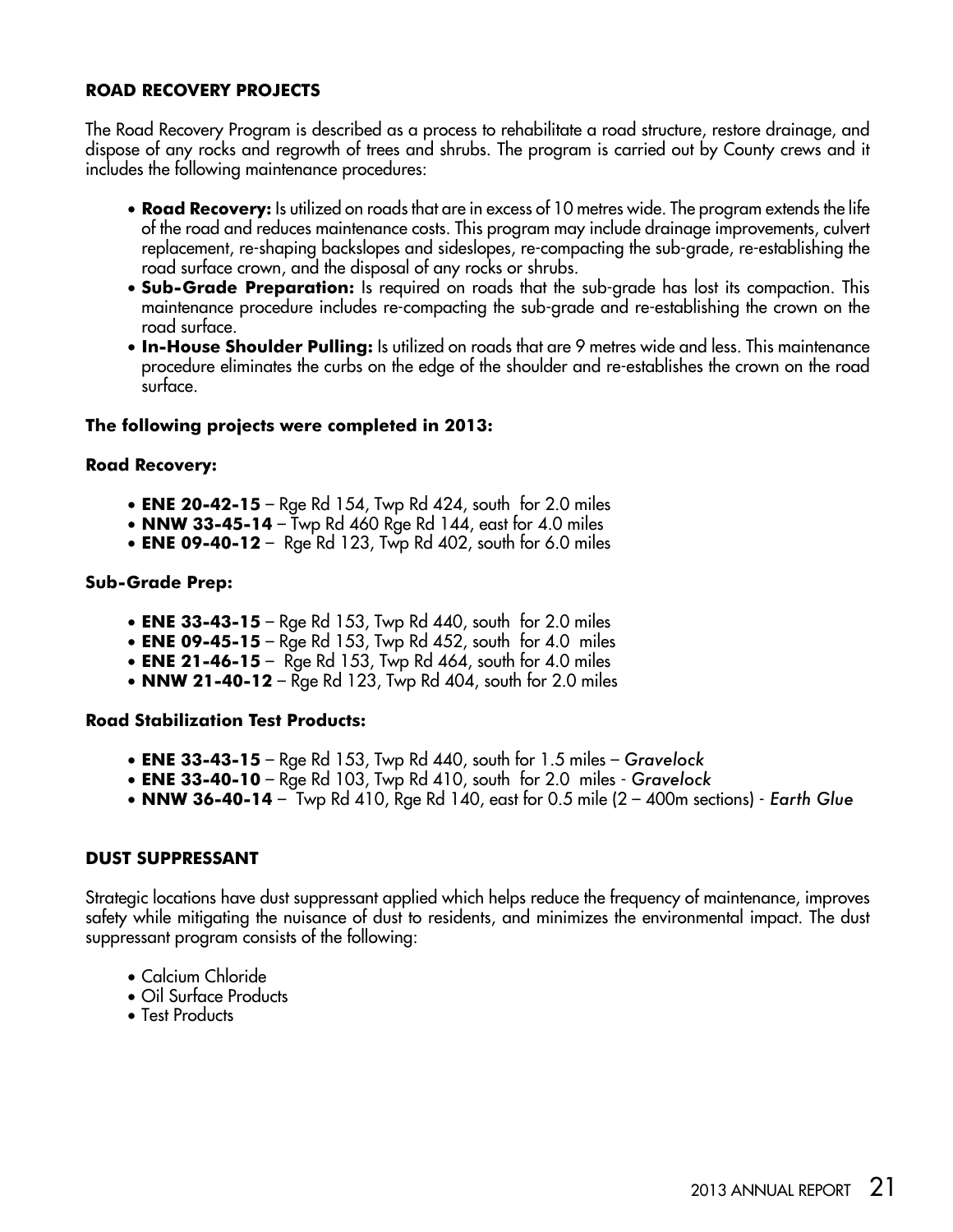# **Calcium Chloride**

Calcium Chloride is a water-soluble dust suppressant product which also has road surface stabilization characteristics that bind aggregate materials which increase grade strength thus keeping aggregate on the road. Calcium Chloride has also proven to help reduce washboard, grader maintenance, and the frequency for gravelling, thus extending the life of our gravel sources. In 2013, Calcium Chloride was applied to 96 residences, 53.5 miles of gravelled roads, and 50 strategic locations such as intersections and hills to help reduce road maintenance.

• **Residential Dust Suppressant** - For a fee, Flagstaff County provides Calcium Chloride to be applied as a dust suppressant for citizens. Applications must be received by May 1 (spring application) and August 1 (fall application). An application form for a residential dust suppressant is available on our website at www.flagstaff.ab.ca.

# **Oil Surface Products**

Between 2006 - 2008, County Council reduced the oiled road inventory from 152 miles to 45 miles. In 2013, the remainder of the oiled road inventory was eliminated and all oil surface roads will be transitioned back to gravel roads. The transitioning roads are maintained by one full-time grader operator. A maintenance program for pot hole patching and rip/relay ensures a safe driving road surface and to extend the life of an oil surface road. As oil surface roads deteriorate and patching is no longer effective, ripping and relaying is performed. If an oil surface road contains sufficient residual oil, the surface will be repacked. Once an oil surface road has dehydrated to the point where the oil doesn't bind to the aggregate and the clay from the sub-grade is exposed, the road is then maintained as if it were a gravel road.

#### **Roads remaining with an oil surface:**

Specific roads are designated, in procedure, to be maintained with an oil surface treatment to help reduce the frequency of maintenance.

| • Strome East           | Rge Rd 151 north of Hwy 13     | $0.4$ mile  |
|-------------------------|--------------------------------|-------------|
| • Hardisty North        | SH 881 to Rge Rd 100           | $1.0$ mile  |
| $\bullet$ Hardisty      | Rge Rd 100 north of Hwy 13     | $0.35$ mile |
| • Airport Rd (Hardisty) | Hwy 13 to SH 608               | 7.0 miles   |
| • Hardisty West         | Town of Hardisty to Rge Rd 101 | 0.8125 mile |
| • Shop Rd West          | Rge Rd 124 to Rge Rd 130       | 2.1 miles   |
| • Shop Rd East          | Twp Rd 442 east of SH 869      | 0.4375 mile |
|                         |                                |             |

12.1 miles

#### **\*\*\*Year round road bans will remain on these roads\*\*\***

#### **Test Products**

Since 2006, we have allocated funds for testing new dust suppressant products. New dust suppressant products are tested to determine whether they are effective, affordable, and environmentally suitable. Water-soluble dust suppressant products that we are/will be testing are:

- Magnesium Chloride
- $\bullet$  MG<sub>30</sub>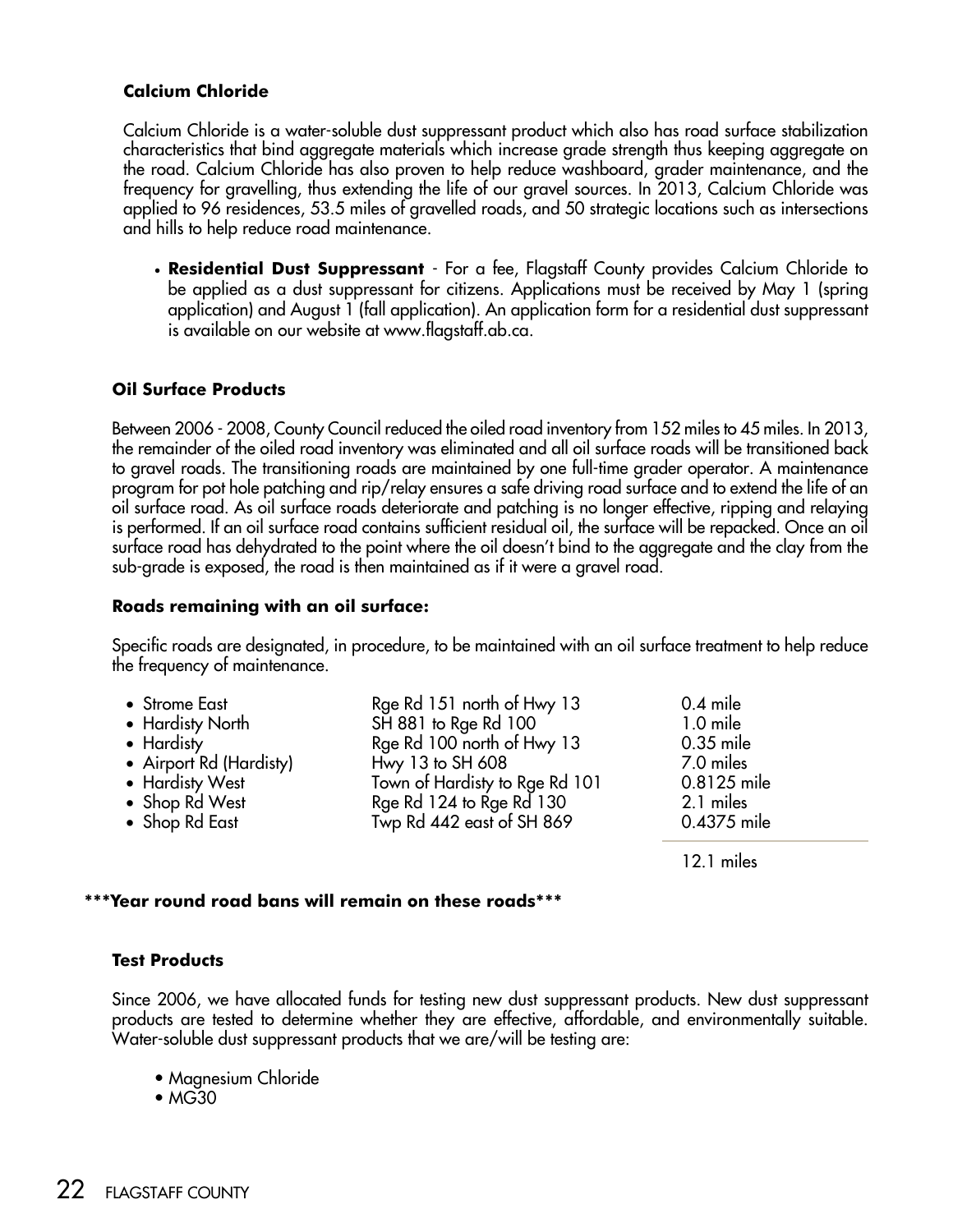Test products that we have tested in the past, but due to negative results will no longer be testing, are:

- Canola Oil
- Durasoil
- Earth Glue

*Flagstaff County continues testing new dust suppressant products.* 

# **GRAVEL PRODUCTION**

Gravel Production (crushing) replenishes our supplies of gravel and ensures inventory levels are consistent to support our programs. Crushing projects are tendered to ensure a competitive price is obtained. All gravel is crushed to a required specification and quality controls are completed by in-house personnel. Six gravel pits are currently leased and managed by the County. Two stockpile sites are obtained by tendering for the supply, crush, and stockpile of aggregates. Two interim stockpile sites are utilized to reduce hauling distances. Four gravel production projects were completed in 2013 at the following locations:

- **CR-01-2013 McNabb Pit (SW 34-41-17-W4M) 60,009.85 tonnes**
- **CR-02-2013 Mazure Pit (NE 16-43-09-W4M) 70,025.67 tonnes**
- **CR-03-2013 Skori Pit (N ½ 09-46-11-W4M) 85,203.13 tonnes**
- **CR-04-2013 McDonald Pit (NW 14-45-19-W4M) 50,010.42 tonnes**

*A total of 265,249.07 tonnes of gravel was crushed in 2013 at a total cost = \$2,806,238*

# **GRAVEL**

On average, 170,000 tonnes of gravel is required annually. This includes gravel for the following programs: re-gravel, road construction, road recovery and spot patching, washouts, etc. An average of 270 miles of road is re-gravelled each year. Typically, gravel roads are re-gravelled on a five (5) year cycle; however other factors such as "Average Annual Daily Traffic," types of vehicles, road designation, etc. influence cycle times. Within the re-gravel program, all 8-metre wide roads will be gravelled at 330 tonne per mile. All other road widths will be gravelled at a reduced rate of 290 tonne per mile. The loading and hauling of aggregate materials for the gravel program is performed by in-house forces utilizing four (4) gravel trucks with two additional gravel trucks for spot patching on gravel roads throughout the County.

# **Gravel Sales**

- Gravel is available for sale to a maximum allotment of 150 tonnes per residential, farm, or aggregate site per year for ratepayers within the County.
- Anyone wishing to purchase gravel must contact the Public Works Department to make arrangements and obtain a "Permission for Purchase of Gravel" form, or to receive further information regarding a list of available aggregate products and pricing.
- Flagstaff County does not haul gravel for ratepayers; hauling arrangements must be made by the ratepayer.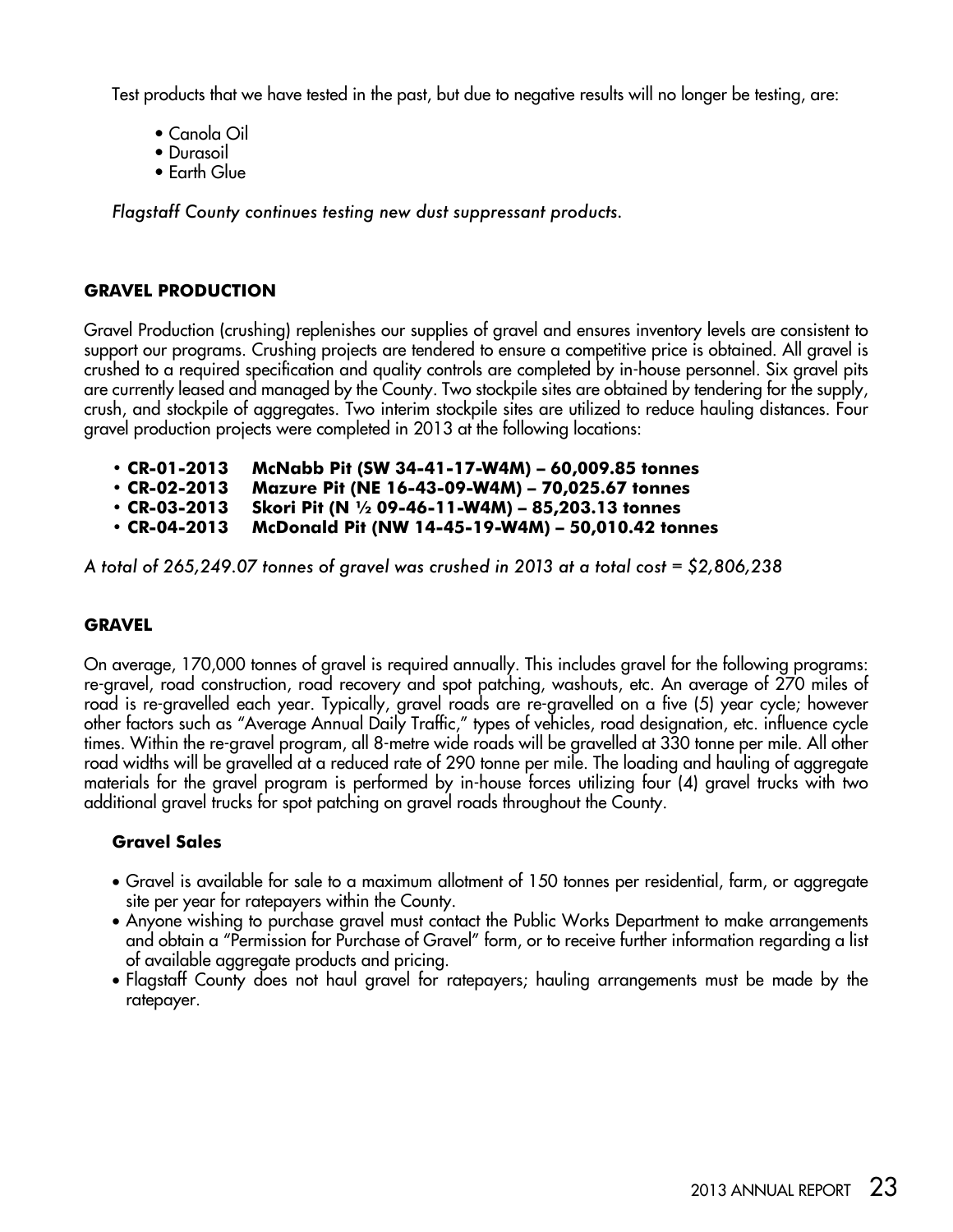# **Gravel Exploration**

- In an effort to secure a long-term gravel supply, we are continually seeking potential gravel sources. In 2001, the County utilized high resolution airborne magnetic technology to help identify possible gravel sources. As well, landowners provide information of possible gravel sources which are also analyzed for quality and quantity.
- As potential gravel sources are identified, a Gravel Testing Agreement is acquired prior to the commencement of exploration. This process secures future gravel sources. Over the past 3 years, five (5) additional long-term gravel sources have been secured.

# **Gravel Reclamation**

• The County is responsible for reclamation at the six (6) gravel pits that they manage and lease. Reclamation is performed in accordance with a Code of Practice prepared by a consulting firm and approved by Alberta Environment. In-house equipment is utilized for the purpose of gravel exploration, pit preparation, and reclamation.

# **ROAD BANS ON OILED ROADS**

Road Bans define the maximum allowable weights permitted on certain municipal roads. Please refer to our website, www.flagstaff.ab.ca, for the current Road Ban Order.

# **COUNTY SHOP**

The shop staff are responsible for the service, maintenance, and repairs of all the County's fleet ranging from lawn mowers to graders, crawlers, rock trucks, loaders, and everything in between. This includes routine inspections for trucks and trailers as required by the Alberta Transportation Vehicle Safety Act.

The shop employs five mechanics, one journeyman welder, one parts man, and one labourer. The shop is also an active supporter of the Student Registered Apprenticeship Program (RAP).

#### **ROAD MAINTENANCE**

Flagstaff County has 1,527 miles of bladed roads that are divided into:

- 10 Summer Maintenance Areas (approx. 120 160 miles/area)
- 10 Winter Maintenance Areas (approx. 120 150 miles/area)

#### **Dirt/Sand Roads do not receive scheduled maintenance in the winter**

*There are 151 miles of Secondary roads in the County, which are maintained by Carillion on behalf of the Province.*

#### **Summer Maintenance**

- County gravel roads are maintained by 10 graders
- • On average, grader operators are able to blade approximately 18 25 miles/day
- Gravel roads are maintained 1 2 times per month, weather and maintenance factors permitting
- Specific heavy traffic routes have an increased maintenance cycle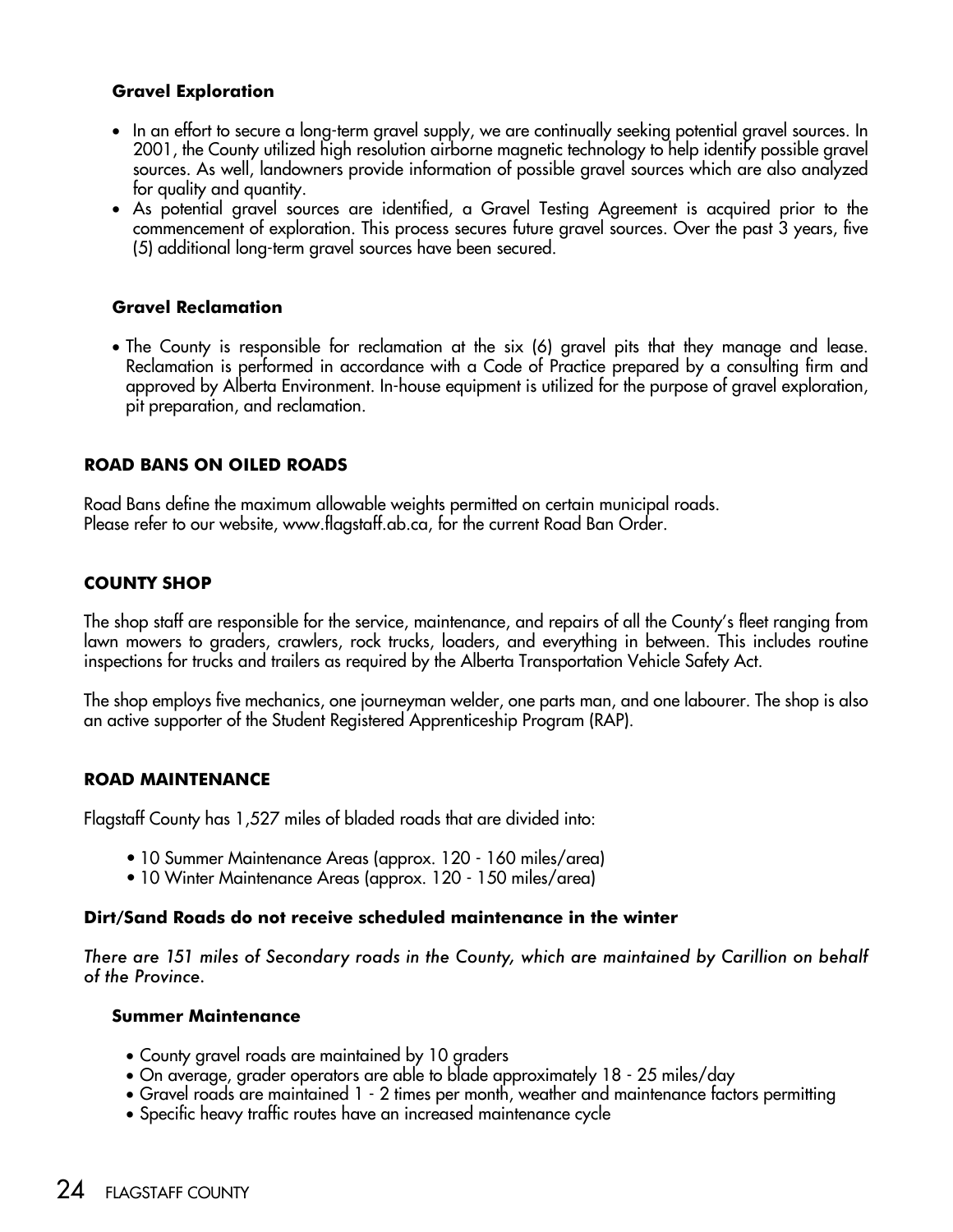#### **Winter Maintenance**

- Roadways are cleared of snow as necessary. During normal winter conditions, maintenance areas should be cleared of snow within 4 days, unless there is heavy snowfall and persistent winds.
- If reduced visibility becomes a safety concern, snow plowing operations will be suspended until conditions improve.
- In each maintenance area, 3 routes are established. When plowing is required, the starting point is rotated between routes to ensure that an equitable level of service is provided.
- Regular work hours are 8-12 hours per day.
- Spare graders may be utilized to help during winter storms.
- Two plow trucks are designated to remove snow and apply sand/salt to oil and paved surface roads.
- • Two graders are allocated for snow and ice removal on Calcium Chloride roads.
- The service of snowplowing and grading is available for residential laneways. The landowner is required to sign a Private Laneway Service Agreement. County staff are required to conduct an Occupational Health & Safety Inspection/Hazard Assessment prior to any work being completed. This process must be completed on an annual basis. Private laneway maintenance will be conducted after all scheduled road maintenance is completed on gravel, oil, and paved surface roads as per policy. A fee of \$65/ half hour (half hour minimum charge) or \$130/hour will be charged for this service. Please contact the Public Works Department in the fall for further details regarding this service.

# **Bridge Maintenance**

Bridge maintenance includes deck sweeping, vegetation control, beaver dam removal, replacement of bridge decking, guardrails, and hazard markers. This maintenance preserves the capital asset and contributes to safe crossings. The 85 bridges within the County are inspected and analyzed on a five-year cycle for major deficiencies and a three-year bridge plan is established for major repairs and replacement.

# **Signs**

All signs are inspected on an annual and ongoing basis. Any signs requiring maintenance due to vandalism, fading, or other reasons are scheduled for repair or replacement.

# **Brushing and Backsloping**

This process increases the level of safety by increasing sight lines and the contouring of ditches and backslopes. Brushing and backsloping provides landowners an opportunity to control brush growth adjacent to road allowances. This service is provided upon landowner request and as equipment and resources become available as the same resources are utilized in the gravel production and reclamation programs.

*Brushing on road allowances is not permitted without authorization from the County.*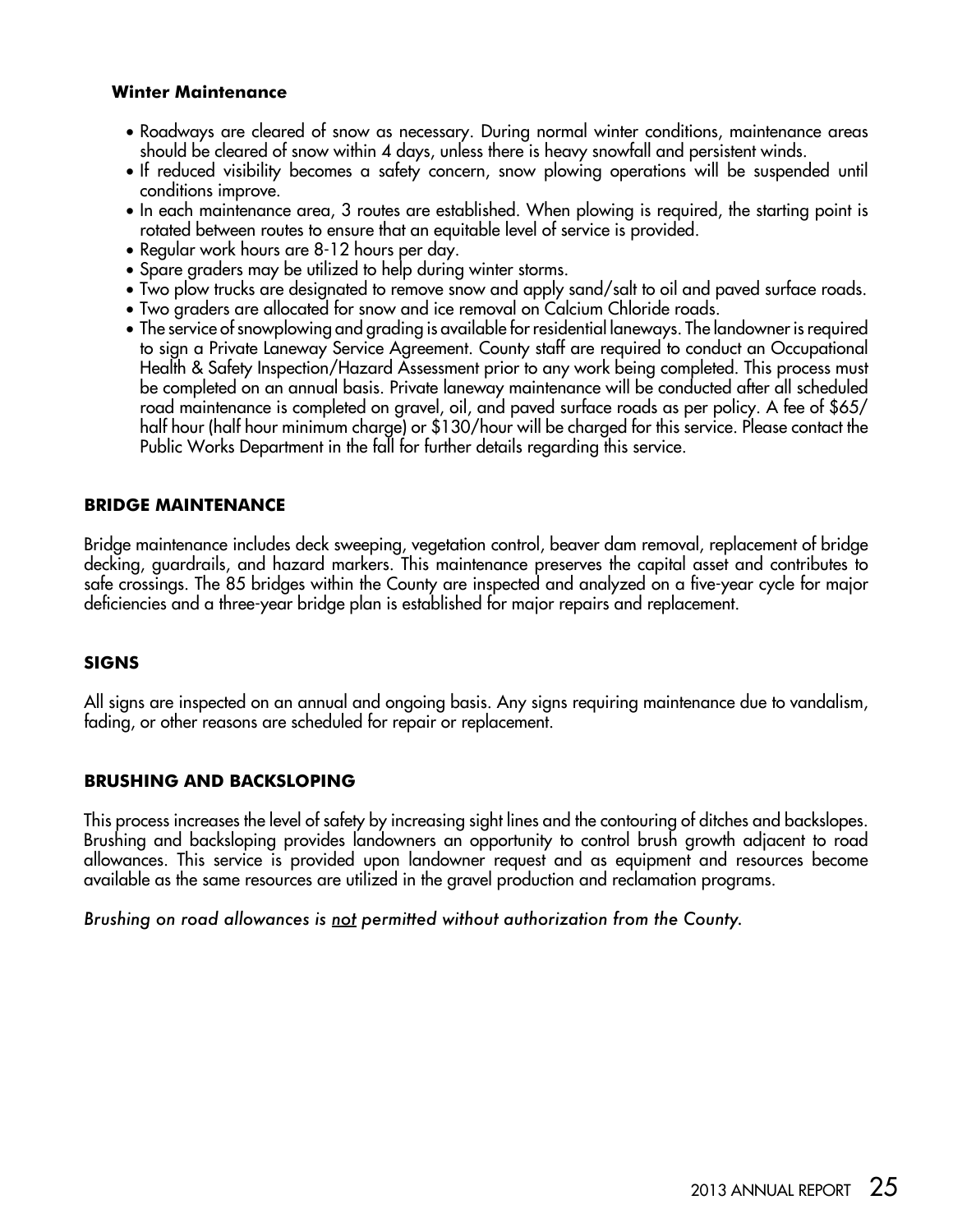#### **Culvert Maintenance**

- Culvert maintenance includes culvert replacement, cleaning, thawing, repair and extensions.
- • All culverts are replaced and diameters are increased where required to improve water flow. By installing new culverts, drainage is improved adjacent to a reconstructed road. This allows for the protection of existing infrastructure. New culverts may also be installed during new construction and road recovery projects.
- New culverts and couplers are available for sale to landowners for the use in approaches on road allowances or to local municipalities. Used culverts are also available for sale at half the purchase price; sizes will vary depending upon availability.

# **AIRPORT**

The Public Works Department provides administration and maintenance services for the Flagstaff Regional Airport.

#### **RURAL ROAD STUDY**

- In response to the public meeting workshops, Council approved as a New Initiative Project to conduct a Public Works Program and Services Review.
- • Genivar Inc. was contracted to complete the review and the following items were identified as focus areas for the review:
	- Arterial Road Network
	- Long Term Road Construction Plan
	- Analyze the Process of Road Recovery
- • Genivar Inc., in consultation with Public Works administration and Council, developed an Arterial Road Network. The objective of the Arterial Road Network system is to help divert the truck traffic from our local road system to the provincial highway system. Within the Arterial Road Network, three (3) road classifications were established: Arterial, Collector, and Local.
- The identified arterial roads will be surfaced/dust-free roads. Three surface options were presented: long term calcium chloride; light membrane pavement; and ban free pavement.
- • A public meeting was held on June 18th, 2013 providing the public an opportunity to give input into the Rural Road Study.
- On July 17th, 2013, Council approved to proceed to implement the Rural Road Study, accepting the arterial road network and further evaluate dust-free surfaces for the arterial roads, seeking the most economical, and effective solution. In conjunction with the approval of the Rural Road Study, the oiled road inventory has been eliminated as this surface type does not support truck traffic.
- On February 13th, 2014, Council approved that the road surface type for arterial roads will be Calcium Chloride.

#### **LOOKING FORWARD TO 2014...**

#### **Road Construction:**

The following Road Construction projects have been approved:

- • **Project C-A-2014 Twp Rd 404, from Rge Rd 135, east for 3.3 miles**
- • **Project C-B-2014 Twp Rd 444, from Rge Rd 110, east for 1.0 mile**
- • **Project C-C-2014 Twp Rd 444, from Rge Rd 104, east for 2.0 miles**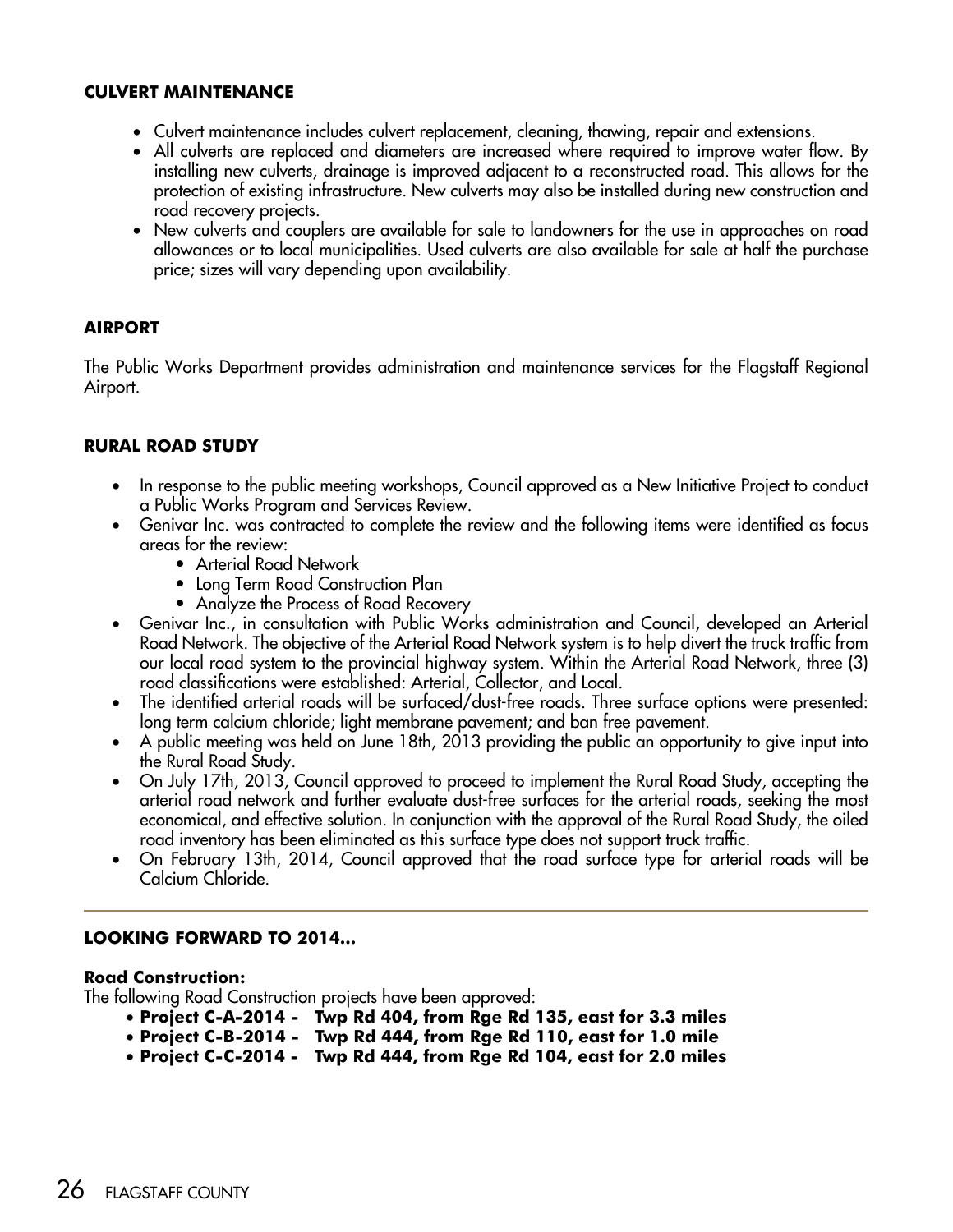#### **Patch Pavement Repairs:**

Patch paving has been scheduled for the ATCO Power Plant Access Road to address settlement of the grade structure and other deficiencies. The ATCO Power Plant Access Road is located at the following location:

#### **Twp Rd 410, east of SH# 855, for 2.75 miles and Rge Rd 154, south of Twp Rd 410, for 1.5 miles**

#### **Sub-Grade Stabilization Projects:**

The following Sub-Grade Stabilization Projects are scheduled:

- • **Rge Rd 153, from Twp Rd 440 to Twp Rd 444 for 4 miles**
- • **Rge Rd 153, from Twp Rd 432 to Twp Rd 434 for 2 miles**

#### **Road Recovery Projects:**

The following Road Recovery projects are scheduled:

- • **Twp Rd 460, from Rge Rd 153 to Rge Rd 144 for 5 miles**
- • **Rge Rd 142, from Hwy #13 to Twp Rd 430 for 8.75 miles**
- • **Rge Rd 145, from Hwy #53 to Twp Rd 414 for 2 miles**
- • **Twp Rd 430, from Rge Rd 142 to 140 for 2 miles**

#### **Gravel Production:**

Gravel crushing will take place at the following locations:

- **CR-01-2014 West Area of the County**  approximately 100,000 tonnes
- **CR-02-2014 Hinkey Pit (NW 17-44-09-W4M)**  approximately 80,000 tonnes

#### **Bridges:**

The following bridge work is scheduled:

- **BF# 1696** (Northwest of Hardisty) Permanently close and remove bridge structure
- • **BF# 13353** (North of Killam) Repair bridge structure
- **BF# 1218** (North of Killam) Repair bridge structure
- **BF# 9054** (Northeast of Killam) Repair bridge structure with the intention to close when it's due for replacement (repair caps, piles, bridge rail, and misc.)
- **BF# 9462** (North of Killam) Repair bridge structure with the intention to close when it's due for replacement (repair caps, piles, bridge rail, and misc.)
- • **BF# 6623** (South of Lougheed) Replace timber caps, bridge rail posts, and replace deck striping

#### **Reminders:**

- Landowners are reminded not to dump rocks and debris in the County right-of-way
- There shall be NO BRUSHING on road allowances without authorization from the County
- All fences must be placed on private property, not in the County right-of-way

Please feel free to contact the Flagstaff County Public Works Department regarding any issue or information regarding the following:

- A plugged culvert where drainage is a concern or to purchase culverts
- To report a sign that has been vandalized, missing or faded
- Bridge concerns or washouts
- If you require any type of access or brushing/back-sloping on a County road allowance
- Rental of Equipment
- Information on constructing an approach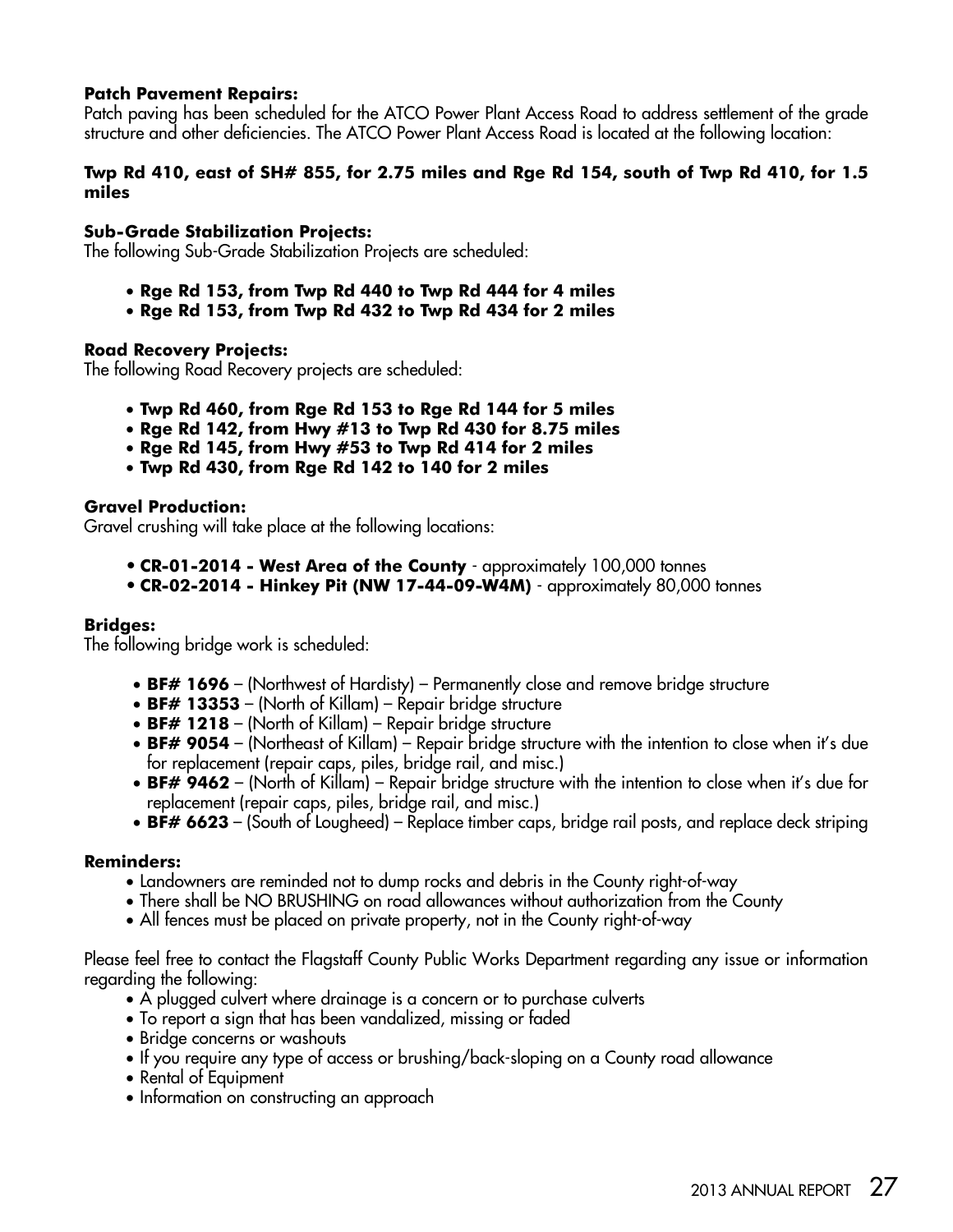# **RECREATION**

**Jim Fedyk**, Community Recreation Liaison/Coordinator | jfedyk@flagstaff.ab.ca | 780-384-4134 **Kate Richards**, Recreation Programmer | krichards@flagstaff.ab.ca | 780-384-4151

The Recreation Department is responsible for funding regional recreation endeavours by delivering the Regional Recreation Grant Program. We also deliver year-round recreational programming activities and look to partner with organizations in hosting collaborative events.

# **Regional Recreation Grant Program**

Flagstaff County has granted nearly \$1.4 million towards recreational programs, events, and facilities since the release of the Flagstaff Regional Recreation Grant Program in early 2012. Through the concepts of regionalism and collaboration, Flagstaff County is committed to developing recreational services which are second to none. Flagstaff County is continually working towards our goal of rebuilding recreation within our region through efficient and effective means. Our adopted recreation vision is 'to embrace and proactively use recreation and parks as essential means for enhancing individual well-being, community vitality, and economic sustainability.'

In 2013, \$446,371.39 of funding was approved through the program. The program is composed of the Regional Recreation Grant and the Recreation Investment Grants. \$500,000.00 is made available through the grant program each year.

# **Regional Recreation Grant**

The Regional Recreation Grant is an annual grant which accepts applications for both capital and programming projects. Applicants are able to receive up to a 50% match in funding of all eligible expenses. Submitted applications are reviewed by the Recreation Committee which is composed of all seven members of County Council.

79 applications were approved in 2013 with \$348,001.75 committed towards programming projects while an additional \$68,319.14 was approved for capital projects.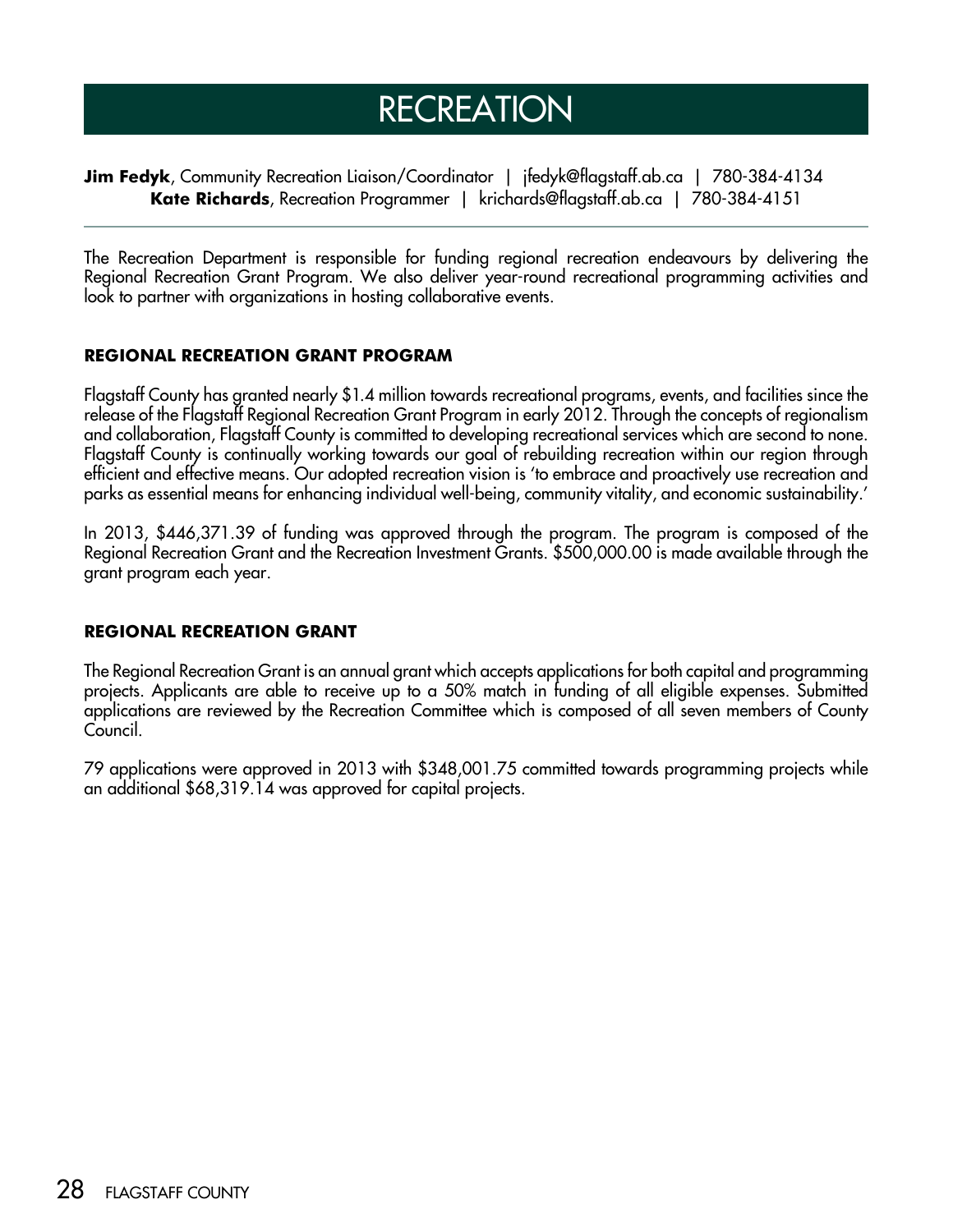# **Programming Recipients**

| <b>ORGANIZATION</b>                    | <b>PROJECT TITLE</b>              | <b>AMOUNT AWARDED</b> |
|----------------------------------------|-----------------------------------|-----------------------|
| <b>Barley Kings</b>                    | Barley Kings 2013                 | \$1,000.00            |
| <b>CHSPS - Parent Council</b>          | School Sports Fees                | \$9,866.15            |
| <b>CHSPS - Parent Council</b>          | Bowling, Skating, Curling         | \$3,600.00            |
| <b>Curtain Call Community Theatre</b>  | <b>Spring Production</b>          | \$4,500.00            |
| Daysland Arena                         | Family/Public/Senior Skate        | \$5,919.00            |
| Daysland Curling Club                  | Learn to Curl Program             | \$1,000.00            |
| Daysland Thunderhawks                  | Pond Hockey                       | \$1,000.00            |
| Forestburg Ag Society                  | Riding Arena                      | \$2,400.00            |
| Forestburg Aquanauts Swim Team         | <b>Aquanauts Swim</b>             | \$4,875.05            |
| Forestburg Arena Association           | Public Skating/Shinny             | \$3,168.00            |
| Forestburg Dance Society               | 2013/14 Dance Season              | \$10,250.00           |
| Forestburg Figure Skating Club         | 2013 Program Enhancement          | \$6,575.00            |
| Forestburg Historical Society          | <b>Education Program</b>          | \$500.00              |
| Forestburg Learn and Play School       | Forestburg Learn & Play School    | \$3,147.00            |
| Forestburg School Lunch Society        | County Recreation Kit Pilot       | \$937.50              |
| Forestburg School Lunch Society        | Curling                           | \$1,050.00            |
| Forestburg School Lunch Society        | Underwater Hockey                 | \$1,250.00            |
| Forestburg School Lunch Society        | Alberta Opera Performance         | \$500.00              |
| Forestburg School Lunch Society        | Junior/Senior High Scuba          | \$1,290.00            |
| Forestburg School Lunch Society        | Junior High Swimming PE           | \$990.00              |
| Forestburg School Lunch Society        | Elementary Swimming PE            | \$4,095.00            |
| Forestburg School Lunch Society        | <b>Elementary Skating Program</b> | \$2,475.00            |
| Forestburg School Lunch Society        | Skiing PE Program                 | \$1,805.78            |
| <b>Forestburg Soccer Association</b>   | Soccer                            | \$2,900.00            |
| Forestburg Swimming Pool Assoc.        | Lane Swim                         | \$8,600.00            |
| Forestburg Swimming Pool Assoc.        | Swimming Lessons                  | \$6,650.00            |
| Forestburg Swimming Pool Assoc.        | Public Swim                       | \$15,000.00           |
| Galahad Public Library                 | <b>TD Summer Reading Program</b>  | \$544.00              |
| <b>Hardisty School Parent Advisory</b> | <b>Field Trips</b>                | \$2,500.00            |
| Hardisty Ski & Snowboard Club          | Learn to Ski & Snowboard          | \$5,000.00            |
| Heisler Minor Ball Club                | Minor Ball Program                | \$1,000.00            |
| <b>Killam Braves</b>                   | <b>Killam Braves</b>              | \$1,000.00            |
| Killam Cyclones Swim Club              | 2013 Season                       | \$5,100.00            |
| Killam Ladies Hockey                   | 2013 Season                       | \$995.00              |
| Killam Minor Ball                      | 2013 Season                       | \$1,950.00            |
| Killam Minor Hockey                    | KMH Girls 1st Time Registration   | \$2,825.00            |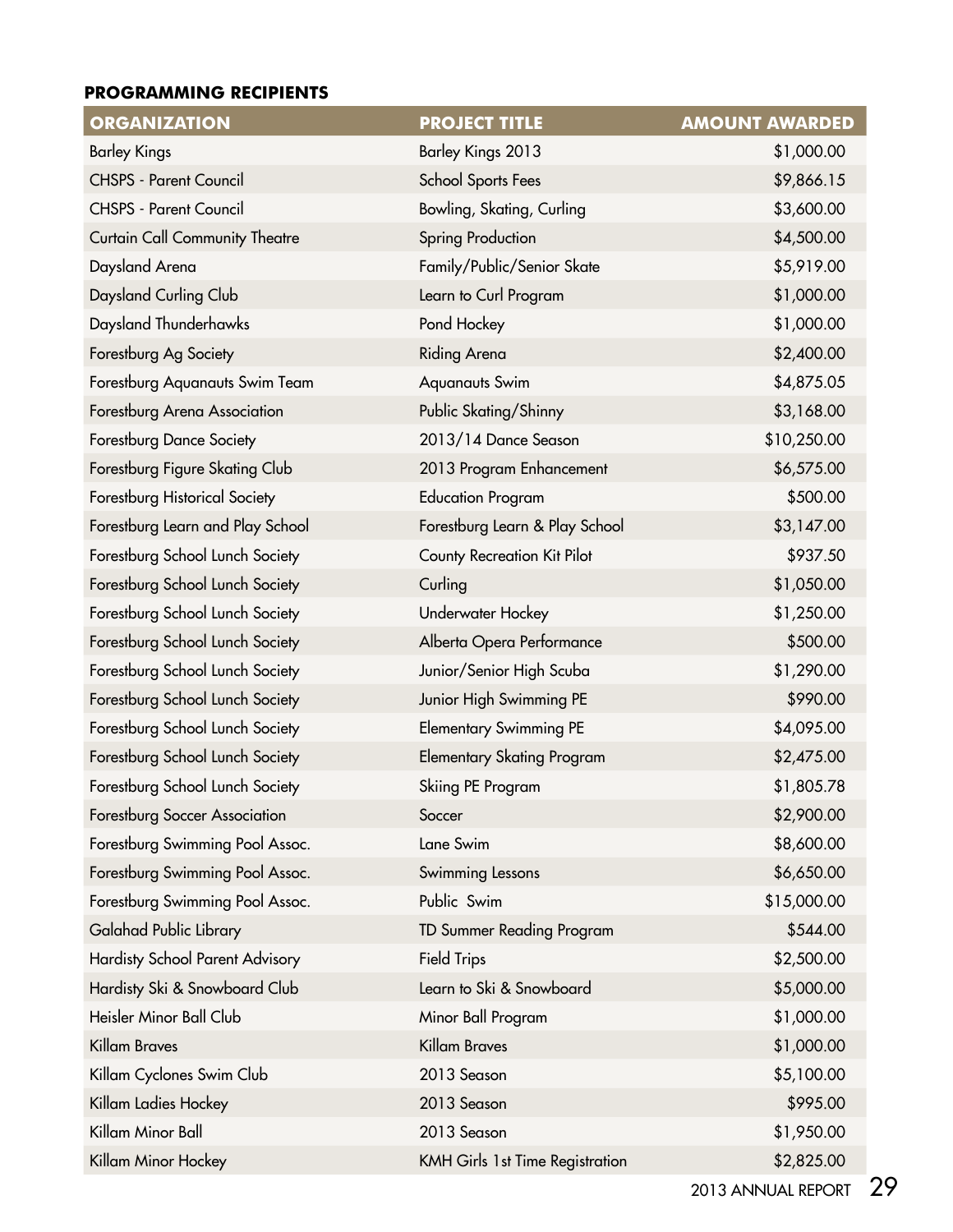| <b>ORGANIZATION</b>           | <b>PROJECT TITLE</b>          | <b>AMOUNT AWARDED</b> |
|-------------------------------|-------------------------------|-----------------------|
| Killam Minor Hockey           | KMH 1st time Registration     | \$2,200.00            |
| Killam Minor Hockey           | <b>Black Elk Hockey Camp</b>  | \$15,170.00           |
| Killam Minor Hockey           | KMH 2013/14 Season            | \$14,312.50           |
| Killam Recreation Board       | Summer Fun 2013               | \$2,000.00            |
| Killam Recreation Board       | Lane Swim                     | \$8,317.00            |
| Killam Recreation Board       | Fit Swim                      | \$8,317.32            |
| Killam Recreation Board       | Deep Water and Aqua Sizes     | \$12,034.37           |
| Killam Recreation Board       | Friday Night Fun Swim         | \$4,320.98            |
| Killam Recreation Board       | Public Swimming               | \$17,888.65           |
| Killam Recreation Board       | Swimming Lessons              | \$19,948.13           |
| Killam Recreation Board       | Slo Pitch League              | \$1,000.00            |
| Killam Recreation Board       | Parents and Tots Swim         | \$8,467.32            |
| Killam Recreation Board       | Public Skating and Shinny     | \$1,900.50            |
| Killam Recreation Board       | Learn to Skate                | \$1,000.00            |
| Killam Synchronized Swim Club | KSSC 2013 Season              | \$800.00              |
| Killam Thunder Fastball       | <b>Bantam Girls Fastball</b>  | \$2,300.00            |
| <b>KPS Council</b>            | Yoga Submarine                | \$1,000.00            |
| <b>KPS Council</b>            | Ski Lessons                   | \$1,772.50            |
| <b>KPS Council</b>            | Gold Eye/COE                  | \$760.00              |
| <b>KPS Council</b>            | <b>Agriplex Activities</b>    | \$500.00              |
| <b>KPS Council</b>            | Outdoor Education             | \$480.00              |
| <b>KPS Council</b>            | Swimming Lessons              | \$780.00              |
| Mallik Hockey Club            | Mallik Hockey Club 2013       | \$1,000.00            |
| <b>PDA KIDZ</b>               | Dance Program                 | \$14,000.00           |
| Sedgewick Curling Club        | <b>Curling Facility Costs</b> | \$5,400.00            |
| Sedgewick Curling Club        | After School Curling          | \$1,000.00            |
| Sedgewick Playschool          | Indoor Playground             | \$525.00              |
| Sedgewick Playschool          | Yoga Submarine                | \$500.00              |
| Sedgewick Playschool          | Skating/Bowling Activities    | \$1,000.00            |
| Sedgewick Recreation Board    | <b>Bowling Alley Rental</b>   | \$2,100.00            |
| Sedgewick Recreation Board    | Moms & Tots Skating           | \$1,000.00            |
| Sedgewick Recreation Board    | Public Skating and Shinny     | \$2,250.00            |
| Sedgewick Recreation Board    | Senior Shinny/Skate           | \$1,000.00            |
| Sedgewick Recreation Board    | Noon Hour Skate               | \$1,000.00            |
| Sedgewick Recreation Board    | Learn to Skate                | \$1,000.00            |
| <b>Sharks Minor Hockey</b>    | 2013/14 Minor Hockey Year     | \$24,400.00           |
| Spartan Volleyball Club       | Club Volleyball               | \$5,000.00            |
| Thunderstars MHA              | 2013/14 Hockey Ice Rental     | \$24,000.00           |
| Valley Alpine Ski Club        | Alpine Ski Race Training      | \$9,400.00            |
| Valley Alpine Ski Club        | Coach Development             | \$1,900.00            |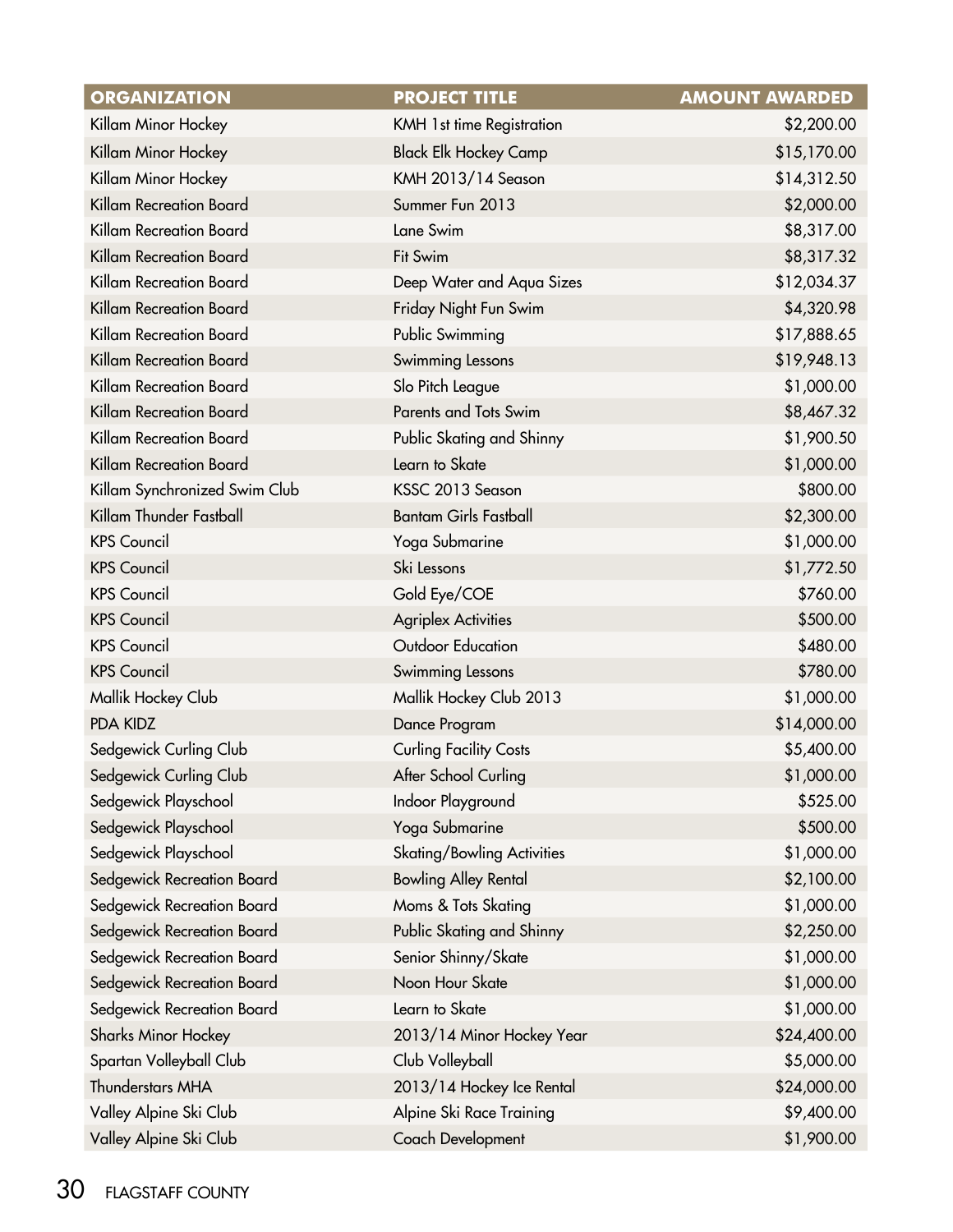# **Capital Recipients**

| <b>ORGANIZATION</b>        | <b>PROJECT TITLE</b>              | <b>AMOUNT AWARDED</b> |
|----------------------------|-----------------------------------|-----------------------|
| Sedgewick Recreation Board | Energy Efficient Lights           | \$50,000.00           |
| Daysland Arena             | <b>Dressing Room Improvements</b> | \$7,500.00            |
| Killam & Dist. Ag Society  | <b>Agriplex Eaves</b>             | \$7,250.00            |
| Town of Killam             | <b>Aquatic Tile Repairs</b>       | \$3,569.14            |

# **Recreation Investment Grants**

\$35,000.00 is made available each year by Flagstaff County to be dispersed as micro-grants towards recreational events and short programs. A maximum of \$7,000 is approved in each quarter within the categories of family, youth, or seniors. An additional \$7,000 is made available to pioneer projects, which are activities that are new to the region.

#### **2013 Investment Grants**

\$30,050.50 was approved for Investment Grant projects in 2013.

# **Investment Grant Recipients**

| Argyle Women's Institute       | <b>Croquet Games</b>             | \$600.00   |
|--------------------------------|----------------------------------|------------|
| DaysArts                       | <b>Summer Theatre Arts Camps</b> | \$3,000.00 |
| Flagstaff Beaver EDC Coalition | Remembering to Play              | \$1,900.00 |
| <b>Flagstaff Carvers</b>       | Intro to Carving                 | \$1,000.00 |
| <b>Flagstaff Carvers</b>       | Spotted Sand Piper               | \$1,000.00 |
| Forestburg Arena Association   | Hockey Skills/Checking Clinic    | \$1,000.00 |
| Forestburg Golf Club           | Junior Golf Tournament           | \$835.00   |
| Forestburg Golf Club           | Senior Golf Tournament           | \$915.00   |
| Forestburg Public Library      | Bricks 4 Kids Lego               | \$836.50   |
| Forestburg Swimming Pool       | Minute to Win It                 | \$830.00   |
| Forestburg Swimming Pool       | Midnight Swim                    | \$1,000.00 |
| Friends of Killam Library      | Summer Reading Program           | \$1,000.00 |
| Hardisty Lake UC Camp          | <b>Hardisty Lake Camp</b>        | \$1,000.00 |
| Hardisty Public Library        | Communities Fun Day              | \$1,000.00 |
| Heisler Ag Society             | Family Day Celebration           | \$820.00   |
| Heisler Minor Ball             | Rally Cap Program                | \$1,000.00 |
| Iron Creek Flying Club         | <b>COPA</b> for Kids             | \$1,000.00 |
| Killam Minor Hockey            | Regional Female Hockey Program   | \$900.00   |
| Killam Recreation Board        | Scavenger Hunt                   | \$1,000.00 |
| Killam Thunder Fastball        | Pitching Clinic                  | \$1,000.00 |
| Parents for Fun in Flagstaff   | Movie in the Park                | \$2,477.00 |
| Sedgewick Ag Society           | Snowmobile Rally                 | \$1,000.00 |
| Sedgewick Golf Club            | Junior Golf Lessons              | \$1,000.00 |
| Sedgewick Minor Ball           | <b>Hardball Clinic</b>           | \$1,000.00 |
| Shoot'em Up Archery            | <b>Archery Practice</b>          | \$1,000.00 |
| Strome Ag Society              | Summer Dance Intensive           | \$1,000.00 |
| Valley Ski Club                | Skip School Ski Day              | \$937.00   |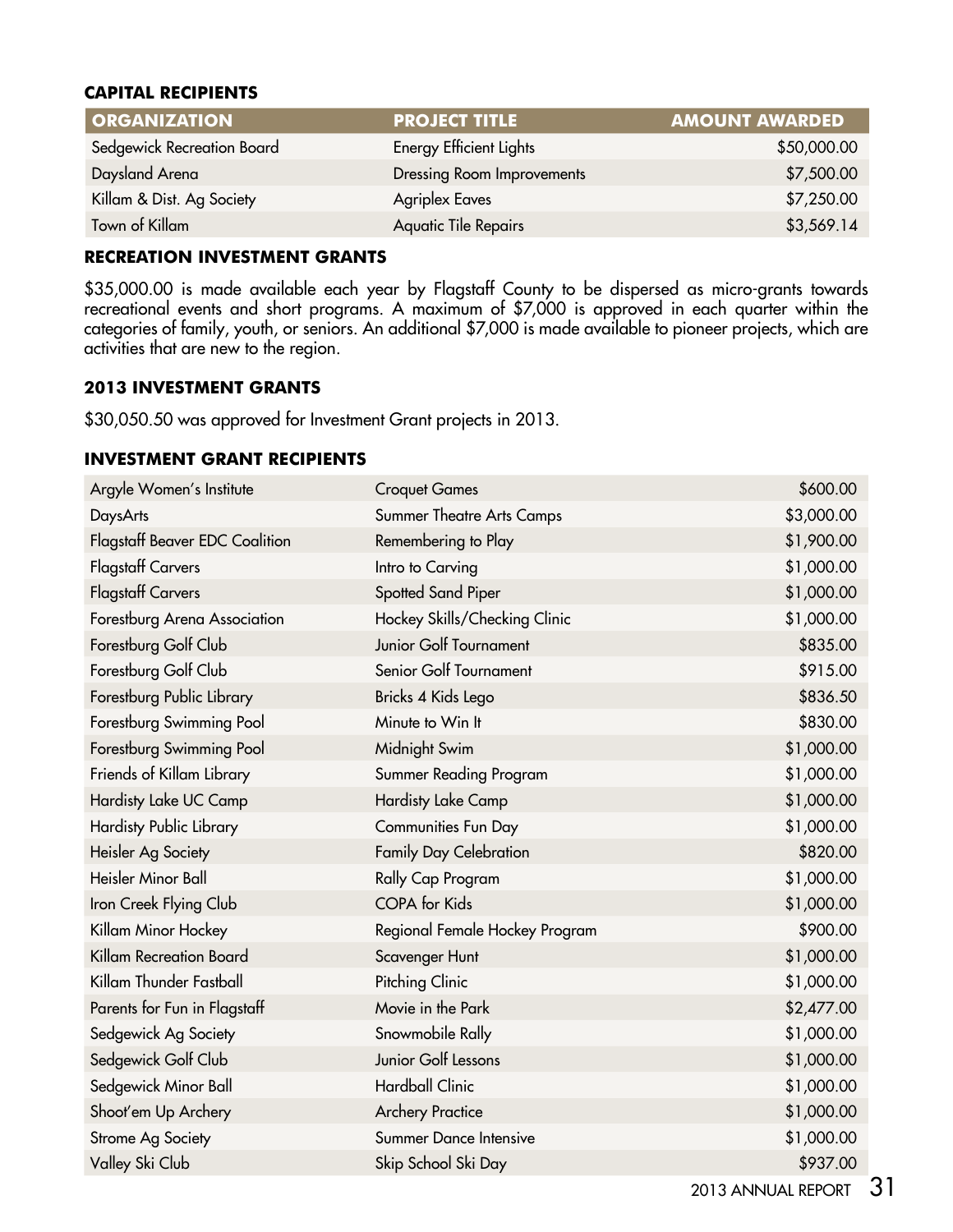# **Leisure Guides**

3,500 leisure guides were published and delivered throughout Flagstaff County in both April and September of 2013. The spring/summer guide is made available by May and covers programs and events through September. The fall/winter guide is released by October and contains information on programs and events through April of the following year. There is no cost for organizations to submit entries for appearing in the guide.

#### **Regional Programming Master Plan**

To complement the Regional Facility Master Plan (approved in September 2012), a Programming Master Plan was developed and approved in February 2013. The plan determined the characteristics of regional programming and prioritized programs and activities relative to the Regional Recreation Grant. It also discussed the importance of collaboration and intergovernmental/inter-organizational cooperation in setting and meeting regional goals and recommended regional agencies and coalitions as a means to achieve success.

#### **Recreation Programming**

In 2013, Flagstaff County hired Kate Richards as Recreation Programmer. Kate's duties include developing and organizing programs, activities, and events to provide greater opportunity in the region. Some 2013 programs include Professional Development day camps, holiday workshops, yoga, creative chefs, and various sports clinics. Kate is also available to assist organizations and communities in delivering their own events.

A Recreation Fair was organized in September and held at Flagstaff County administration office. The fair gave opportunity to local organizations to market their programs to the public and network amongst themselves.

#### **Looking FORWARD to 2014…**

- Flagstaff County will host the first Flagstaff Recreation Symposium on April 10th, 11th, and 12th. The symposium will gather the region's recreation leaders together for training in HIGH FIVE, Kids at Hope, and other recreation focuses seminars. Carol Ohler of *Thinkin' Outside the Barn Ltd.* will be the keynote speaker at the event.
- The Regional Recreation Grant deadline for 2015 projects will be June 30th, 2014. Decisions will be finalized with applicants notified in the fall.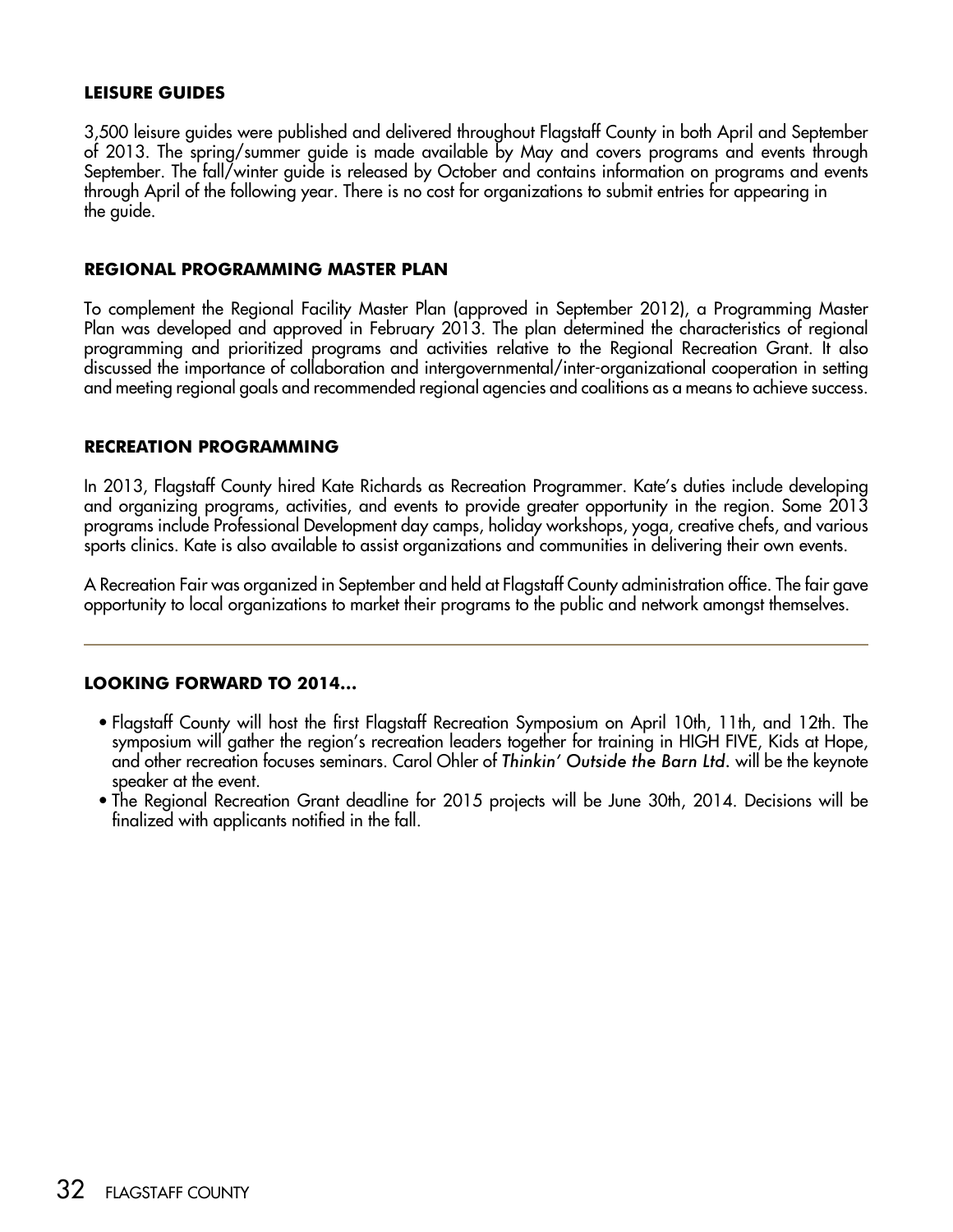# REGIONAL EMERGENCY SERVICES

**Kim Cannady,** Regional Emergency Services Coordinator | kcannady@flagstaff.ab.ca | 780-384-4127

There are 10 urban fire departments within Flagstaff County that provide fire services to rural areas through a fire agreement in place with the County. The departments provide service to a specified area near that department. The fire departments provide different levels of service that may but do not necessarily include:

- Medical First Response
- • Motor Vehicle Collision Response
- • Hazardous Materials First Response
- • Wildland Fire Suppression and Control
- Exterior Fire Suppression
- Coordinated Interior Structural Fire Suppression
- Ice Rescue
- • Water Rescue

The Regional Emergency Services Coordinator employed by Flagstaff County assists the 10 fire departments with fire prevention activities, fire department training, equipment procurement, and coordination. Fire suppression and fire investigation is also part of his responsibilities.

To become a valuable part of the firefighting team and receive extensive training, contact your local fire chief, or call the Regional Emergency Services Coordinator at the County office.

|  | The fire departments responded to the following in 2013: $\,$ |
|--|---------------------------------------------------------------|
|--|---------------------------------------------------------------|

|                            | <b>VEHICLE</b><br><b>COLLISIONS</b> | <b>FIRE</b><br><b>CALLS</b> | <b>FALSE</b><br><b>ALARMS</b> | <b>MEDICAL</b><br><b>ASSISTS</b> | <b>TOTAL</b><br>2013 |
|----------------------------|-------------------------------------|-----------------------------|-------------------------------|----------------------------------|----------------------|
| Alliance                   | 6                                   | 12                          | 3                             |                                  | 22                   |
| Daysland                   | 3                                   | 5                           | 15                            | 11                               | 34                   |
| Forestburg                 |                                     | 5                           | 7                             | $\Omega$                         | 13                   |
| Galahad                    | $\overline{4}$                      | 7                           |                               |                                  | 13                   |
| Hardisty                   | 9                                   | 10                          | 5                             | $\overline{2}$                   | 26                   |
| Heisler                    | $\overline{2}$                      | $\overline{4}$              | $\Omega$                      | $\Omega$                         | 6                    |
| Killam                     | 5                                   | $\overline{7}$              | 13                            |                                  | 26                   |
| Lougheed                   | 3                                   | 3                           | $\Omega$                      | $\overline{0}$                   | 6                    |
| Sedgewick                  | $\overline{2}$                      | 5                           | 9                             | 11                               | 27                   |
| Strome                     | $\overline{2}$                      | 5                           | $\Omega$                      | $\mathcal{P}$                    | 9                    |
| <b>Total Calls in 2013</b> | 37                                  | 63                          | 53                            | 29                               | 182                  |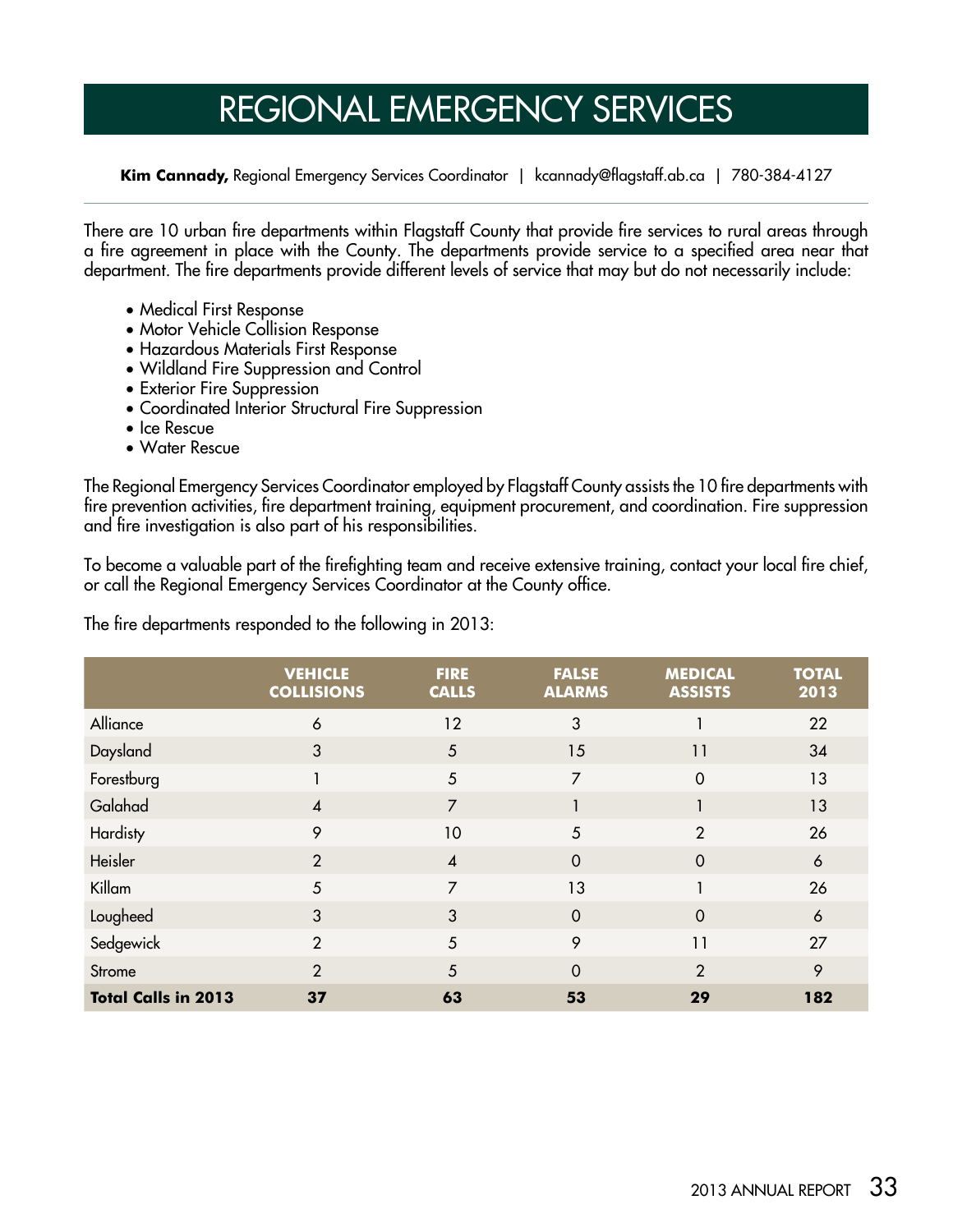#### **RESCUE SERVICE**

The Rescue Truck, located in the Killam Fire Hall, is operated by the volunteers of the Killam Fire Department. A new set of Rescue Air Bags were purchased in 2013 to compliment other valuable rescue equipment that make the 1996 Freightliner FL80 a very important part of the fleet when responding to collisions and fires. Specialized training is provided for those members involved in rescue activities. The rescue truck responded to 20 calls in 2013.

#### **EMERGENCY MANAGEMENT**

A new Municipal Emergency Plan (MEP) was developed in 2012 to help ensure the safety of all residents within Flagstaff County should a disaster occur within the county. Both emergency responders and elected officials receive training to understand their roles should the MEP ever have to be activated. The MEP is updated regularly with the surrounding municipalities to assist in a coordinated approach with municipal resources if the worst happens.